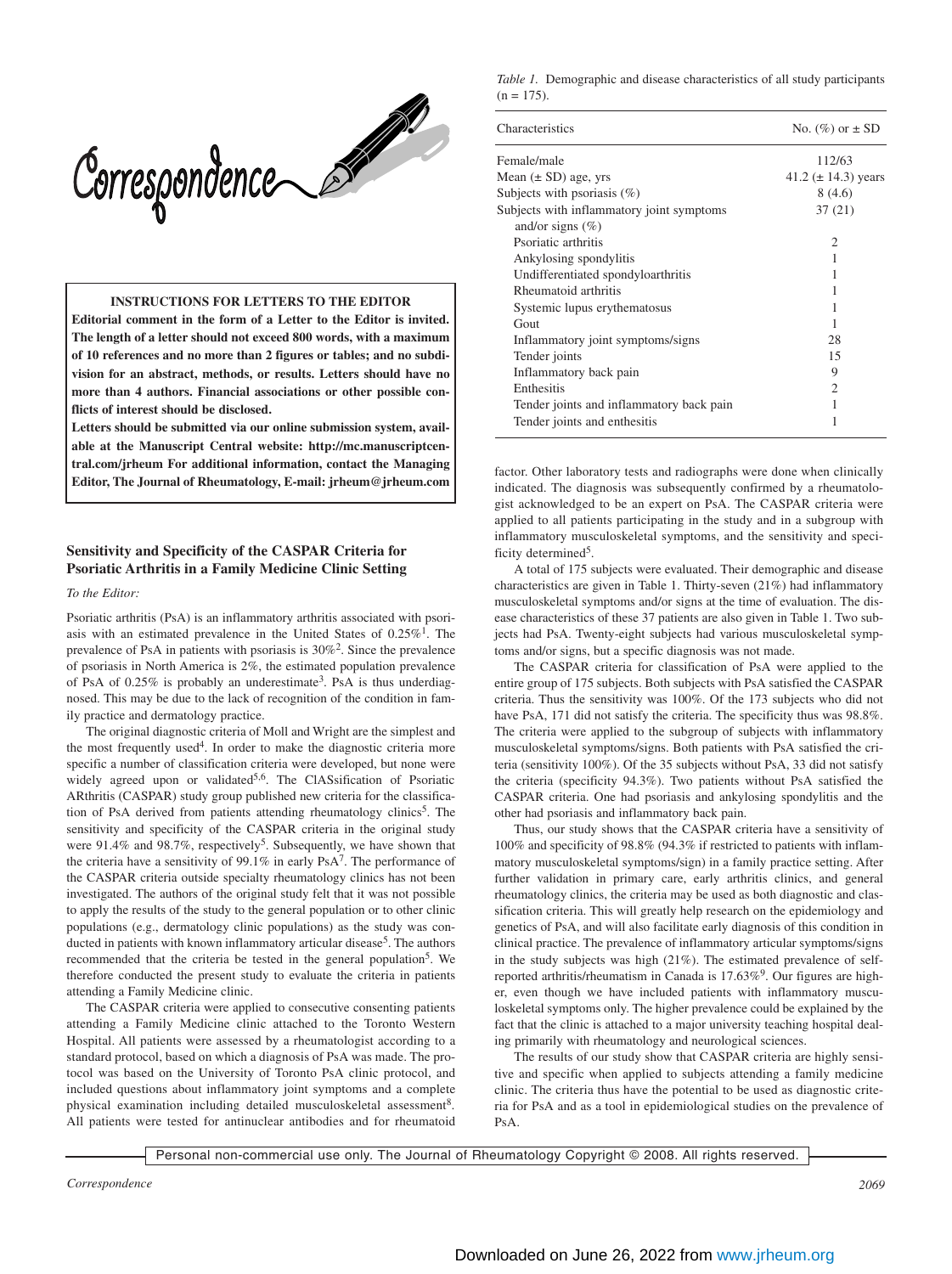VINOD CHANDRAN, MBBS, MD, DM; CATHERINE T. SCHENTAG, MSc; DAFNA D. GLADMAN, MD, FRCPC, University of Toronto Psoriatic Arthritis Clinic, Centre for Prognosis Studies in the Rheumatic Diseases, Toronto Western Hospital, Toronto, Ontario, Canada. Address reprint requests to Dr. Gladman; E-mail:dafna.gladman@utoronto.ca

*Vinod Chandran is supported by a Krembil Psoriatic Arthritis Fellowship. The University of Toronto Psoriatic Arthritis Program is partially supported by the Krembil Foundation.*

# **REFERENCES**

- 1. Gelfand JM, Gladman DD, Mease PJ, et al. Epidemiology of psoriatic arthritis in the population of the United States. J Am Acad Dermatol 2005;53:573.
- 2. Zachariae H. Prevalence of joint disease in patients with psoriasis: implications for therapy. Am J Clin Dermatol 2003;4:441-7.
- 3. Langley RG, Krueger GG, Griffiths CE. Psoriasis: epidemiology, clinical features, and quality of life. Ann Rheum Dis 2005;64 Suppl 2:ii18-23; discussion ii24-5.
- 4. Moll JM, Wright V. Psoriatic arthritis. Semin Arthritis Rheum 1973;3:55-78.
- 5. Taylor W, Gladman D, Helliwell P, Marchesoni A, Mease P, Mielants H; CASPAR Study Group. Classification criteria for psoriatic arthritis: development of new criteria from a large international study. Arthritis Rheum 2006;54:2665-73.
- 6. Taylor WJ, Helliwell PS. Case definition of psoriatic arthritis [letter]. Lancet 2000;356:2095.
- 7. Chandran V, Schentag CT, Gladman DD. Sensitivity of the classification of psoriatic arthritis criteria in early psoriatic arthritis. Arthritis Rheum 2007;57:1560-3.
- 8. Gladman DD, Shuckett R, Russell ML, Thorne JC, Schachter RK. Psoriatic arthritis (PSA) — an analysis of 220 patients. Q J Med 1987;62:127-41.
- 9. Perruccio AV, Power JD, Badley EM. Revisiting arthritis prevalence projections — it's more than just the aging of the population. J Rheumatol 2006;33:1856-62.

# **Dr. Taylor replies**

# *To the Editor:*

Classification criteria are very helpful in identifying a group of people with meaningful homogeneity with respect to a particular disease, syndrome, or health condition. The more closely the criteria concur with the true state of the patient and the more specific contexts in which this is demonstrated, the more useful the criteria. The CASPAR criteria for psoriatic arthritis (PsA) are the most robust and accurate classification criteria yet demonstrated for any rheumatic disease<sup>1</sup>. The criteria remain accurate in the context of early disease and, as shown by Dr. Chandran and colleagues, in undifferentiated patients presenting to a family medical clinic. This is possibly unprecedented in rheumatology.

Yet some caveats remain. Chandran and colleagues propose that the excellent performance of the CASPAR criteria across different contexts constitutes evidence for "diagnostic criteria." This is a more challenging concept than "classification criteria." First, diagnosis is a process in which all available information is processed, interpreted, and synthesized. Data beyond those listed in classification criteria may be important in the final diagnostic analysis. For example, in some patients, magnetic resonance imaging findings may be important to aid diagnosis, yet these are not listed in current classification criteria. Second, classification criteria are supposed to be applied to groups of people, in which probabilistic terms such as sensitivity and specificity or positive and negative predictive value have meaning. In the case of an individual, who either has the disease or not, such probabilistic statements are of limited value. The usefulness of a probability statement when applied to an individual patient depends not only on the absolute value of that probability but also on the consequences of

error2. Greater likelihood of misdiagnosing a person as having the disease when they do not may be acceptable when the diagnosis leads to relatively innocuous treatment, for example. It is rarely possible to be able to specify in advance the "costs" associated with making a correct or incorrect diagnosis. It may be the case that "diagnostic criteria" can only be meaningful when the criteria define the disorder, so that it is logically impossible for the disease to be present when the criteria are not met and logically impossible for the disease not to be present when the criteria are met. An example of this could be synovial uric acid crystals for the disease of gout. At this time, such a pathognomic feature for PsA is more elusive, and until it is found perhaps we should be more circumspect about claims for "diagnostic criteria."

The other difficulty with the CASPAR criteria that may limit direct application to nonrheumatology settings, despite their accuracy, is the requirement of "inflammatory articular disease." The presence of this item was determined by a rheumatologist in the study reported by Chandran, *et al*. It is unclear whether nonrheumatologists can confidently or accurately judge the presence of inflammatory articular (joint, entheseal, spinal) symptoms and signs, although there is evidence that examinations of joints and for dactylitis are as reliable (or unreliable) among dermatologists as rheumatologists<sup>3</sup>. Nonetheless, further evidence for the broader application of CASPAR criteria might come from testing nonrheumatologist accuracy in determining whether the criteria are met or not.

WILLIAM J. TAYLOR, PhD, MBChB, FAFRM, FRACP, Department of Medicine, University of Otago, Wellington, New Zealand. E-mail: will.taylor@otago.ac.nz

# **REFERENCES**

- 1. Johnson SR, Goek ON, Singh-Grewal, D, et al. Classification criteria in rheumatic diseases: a review of methodologic properties. Arthritis Rheum 2007;57:1119-33.
- 2. Guggenmoos-Holzmann I, van Houwelingen HC. The (in)validity of sensitivity and specificity. Stat Med 2000;19:1783-92.
- 3. Chandran V, Cook R, Helliwell P, et al. International multi-centre psoriasis and psoriatic arthritis reliability Trial (GRAPPA-IMPART): assessment of skin, joints, nails and dactylitis [abstract]. Arthritis Rheum 2007;56 Suppl:S798-9.

# **Subclinical Atherosclerosis in Patients with Psoriatic Arthritis**

*To the Editor:*

In the May 2008 issue, Eder, *et al* reported the presence of subclinical atherosclerosis, determined by high-resolution carotid ultrasonography, in 40 unselected patients diagnosed with psoriatic arthritis  $(PsA)^{1}$ . The authors concluded that subclinical atherosclerosis in PsA may not be attributed solely to the presence of traditional cardiovascular  $(CV)$  risk factors<sup>1</sup>.

We entirely agree with this assumption. In this regard, in 2007 we described the presence of endothelial dysfunction, considered as an early development in the atherogenesis process<sup>2</sup>, in patients with PsA without previous history of CV events or traditional CV risk factors<sup>3</sup>. More important, using high-resolution carotid ultrasonography, in the same year we found evidence of subclinical atherosclerosis, manifested by increased carotid intima-media thickness, in 59 PsA patients without history of CV events or traditional CV risk factors compared to matched controls<sup>4</sup>.

Although it is now clear that rheumatoid arthritis (RA) is associated with accelerated atherosclerosis and increased CV mortality<sup>5</sup>, information about PsA is still limited. However, epidemiologic studies performed by highly experienced investigators support that CV is one of the leading causes of death in PsA patients<sup>6,7</sup>.

A remaining question regards the increased incidence of subclinical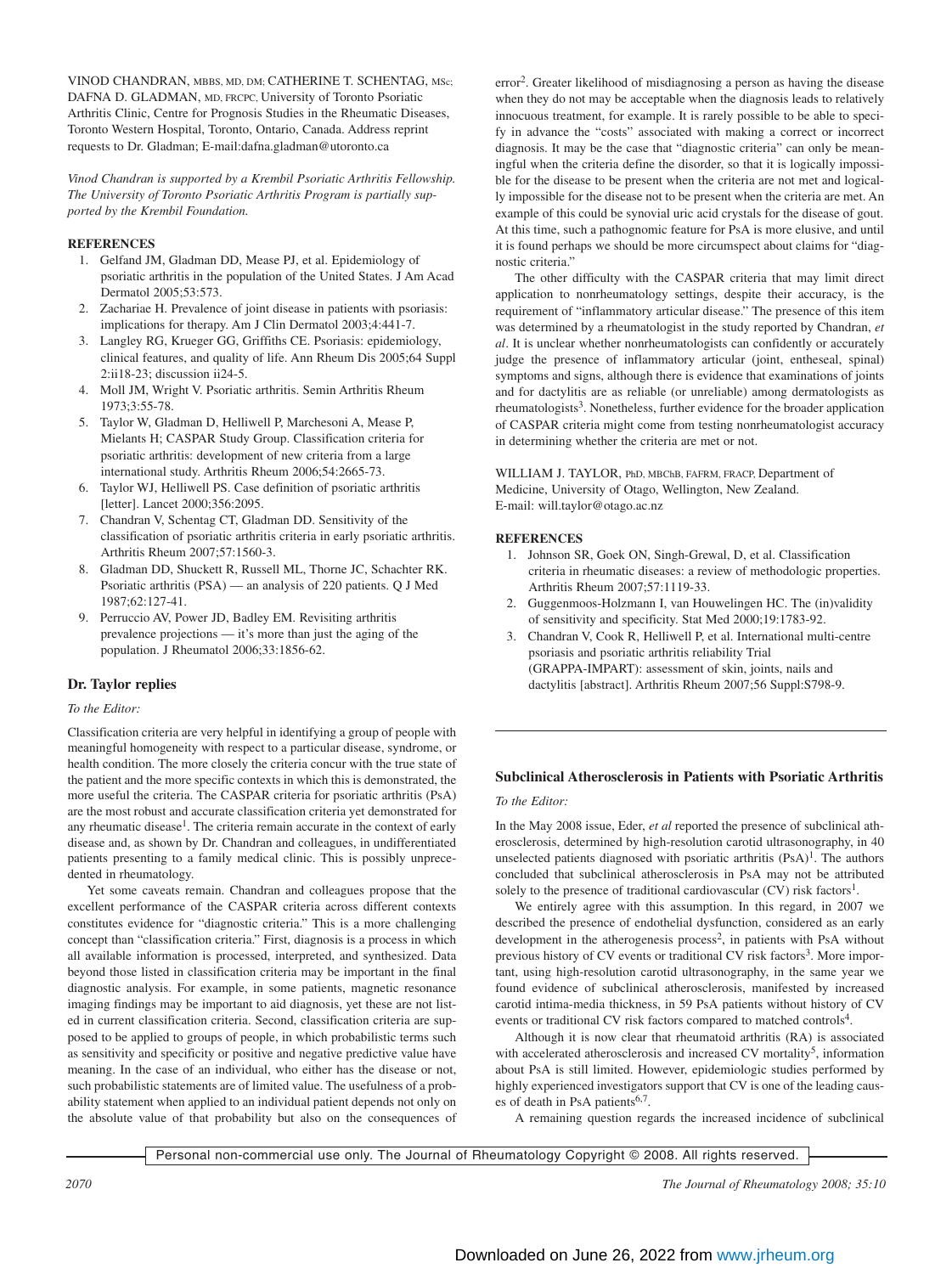atherosclerosis observed in PsA patients without traditional CV risk factors<sup>3,4</sup>. In RA this may be explained by the persistence of a chronic inflammatory status. An association between the mean values of C-reactive protein in patients with longstanding RA without classic CV risk factors and the presence of subclinical atherosclerosis was found<sup>8</sup>. Pathogenic mechanisms similar to those leading to accelerated atherosclerosis in RA, in particular the presence of chronic inflammation, may possibly account for the development of subclinical atherosclerosis in PsA. In keeping with that, we also observed a positive association between the duration of PsA and the presence of subclinical atherosclerosis<sup>4</sup>.

Based on these considerations, we feel that patients with PsA must now be considered as individuals who are at high risk for CV events.

MIGUEL A. GONZALEZ-GAY, MD, PhD; TOMAS R. VAZQUEZ-RODRIGUEZ, MD, Rheumatology Division; CARLOS GONZALEZ-JUANATEY, MD, PhD, Cardiology Division, Hospital Xeral-Calde, Lugo; JAVIER LLORCA, MD, PhD, Division of Preventive Medicine and Public Health, School of Medicine, University of Cantabria, Santander, Spain.

*Address reprint requests to Dr. Gonzalez-Gay. E-mail: miguelaggay@hotmail.com*

#### **REFERENCES**

- 1. Eder L, Zisman D, Barzilai M, et al. Subclinical atherosclerosis in psoriatic arthritis: a case-control study. J Rheumatol 2008;35:877-82.
- 2. Gonzalez-Gay MA, Gonzalez-Juanatey C, Martin J. Inflammation and endothelial dysfunction in rheumatoid arthritis. Clin Exp Rheumatol 2006;24:115-7.
- 3. Gonzalez-Juanatey C, Llorca J, Miranda-Filloy JA, et al. Endothelial dysfunction in psoriatic arthritis patients without clinically evident cardiovascular disease or classic atherosclerosis risk factors. Arthritis Rheum 2007;57:287-93.
- 4. Gonzalez-Juanatey C, Llorca J, Amigo-Diaz E, Dierssen T, Martin J, Gonzalez-Gay MA. High prevalence of subclinical atherosclerosis in psoriatic arthritis patients without clinically evident cardiovascular disease or classic atherosclerosis risk factors. Arthritis Rheum 2007;57:1074-80.
- 5. Gonzalez-Gay MA, Gonzalez-Juanatey C, Martin J. Rheumatoid arthritis: a disease associated with accelerated atherogenesis. Semin Arthritis Rheum 2005;35:8-17.
- 6. Wong K, Gladman DD, Husted J, Long JA, Farewell VT. Mortality studies in psoriatic arthritis: results from a single outpatient clinic. I. Causes and risk of death. Arthritis Rheum 1997;40:1868-72.
- 7. Gladman DD, Farewell VT, Wong K, Husted J. Mortality studies in psoriatic arthritis: results from a single outpatient center. II. Prognostic indicators for death. Arthritis Rheum 1998;41:1103-10.
- 8. Gonzalez-Gay MA, Gonzalez-Juanatey C, Pineiro A, Garcia-Porrua C, Testa A, Llorca J. High-grade C-reactive protein elevation correlates with accelerated atherogenesis in patients with rheumatoid arthritis. J Rheumatol 2005;32:1219-23.

# **Dr. Eder,** *et al* **reply**

#### *To the Editor:*

We thank Gonzales-Gay, *et al* for their interest in our article<sup>1</sup>. Their letter reinforces our conclusions and further elaborates on the subject.

The data regarding the prevalence of atherosclerosis in psoriatic arthritis (PsA) is still sparse. However, several recent reports, immediately before and since the publication of our study, have concurred with our results by finding an increased prevalence of subclinical atherosclerosis, determined by ultrasound of the carotid arteries, in patients with  $PsA^{2,3}$ . These findings support the notion that atherosclerosis is indeed more prevalent in PsA.

These findings, however, may not be entirely analogous to the situation present in rheumatoid arthritis, where increased mortality, largely due to cardiovascular disease, is apparently restricted to rheumatoid factor-positive patients<sup>4</sup>. Obviously that would not be the case in PsA. Additional larger cohort studies are needed to further assess the clinical and disease-associated risk factors for atherogenesis in PsA.

Recent reports have suggested that anti-tumor necrosis factor agents can decrease the progression of atherosclerosis in rheumatoid arthritis<sup>5,6</sup>. An interesting future area of investigation would be to assess the influnce of these agents on atherogenesis in patients with PsA.

LIHI EDER, MD; DEVY ZISMAN, MD; DORON RIMAR, MD, Department of Internal Medicine, Carmel Medical Center and Rheumatology Clinic, Lin Medical Center; MENASHE BARZILAI, MD, Ultrasound Unit; MICHAL RAHAT, PhD, Immunology Research Center; ARIE LAOR, MD; HAIM BITTERMAN, MD, Department of Internal Medicine, Carmel Medical Center; MICHAEL ROZENBAUM, MD; ITZHAK ROZNER, MD, Department of Rheumatology, Bnai Zion Medical Center; JOY FELD, MD, Rheumatology Clinic, Lin Medical Center, and Department of Rheumatology, Bnai Zion Medical Center, Haifa, 31048 Israel.

# **REFERENCES**

- 1. Eder L, Zisman D, Barzilai M, et al. Subclinical atherosclerosis in psoriatic arthritis: a case-control study. J Rheumatol 2008;35:877-82.
- 2. Gonzalez-Juanatey C, Llorca J, Amigo-Diaz E, Dierssen T, Martin J, Gonzalez-Gay MA. High prevalence of subclinical atherosclerosis in psoriatic arthritis patients without clinically evident cardiovascular disease or classic atherosclerosis risk factors. Arthritis Rheum 2007;57:1074-80.
- 3. Tam L, Shang Q, Li EK, et al. Subclinical atherosclerosis in patients with psoriatic arthritis [abstract]. Ann Rheum Dis 2008;67 Suppl:133.
- 4. Gonzalez A, Icen M, Maradit Kremers H, et al. Mortality trends in rheumatoid arthritis: The role of rheumatoid factor. J Rheumatol 2008;35:1009-14.
- 5. Maki-Pataja KM, Hall FC, Booth AD, et al. Rheumatoid arthritis is associated with increased aortic-pulse-wave velocity, which is reduced by anti-tumor necrosis factor-alpha therapy. Circulation 2006;114:1185-92.
- 6. Avouac J, Allanore Y. Cardiovascular risk in rheumatoid arthritis: effects of anti-TNF drugs. Expert Opin Pharmacother 2008;9:1121-8.



# **Interferon-**γ **Is Associated with Vascular Endothelial Dysfunction in Patients with Rheumatoid Arthritis**

# *To the Editor:*

Rheumatoid arthritis (RA) is a chronic inflammatory condition resulting in excessive cardiovascular (CV) mortality, irrespective of classic CV risk factors<sup>1</sup>. Population-based studies have highlighted the importance of inflammatory mediators within atherosclerotic plaques, suggesting that chronic inflammation acts independently or synergistically with other fac-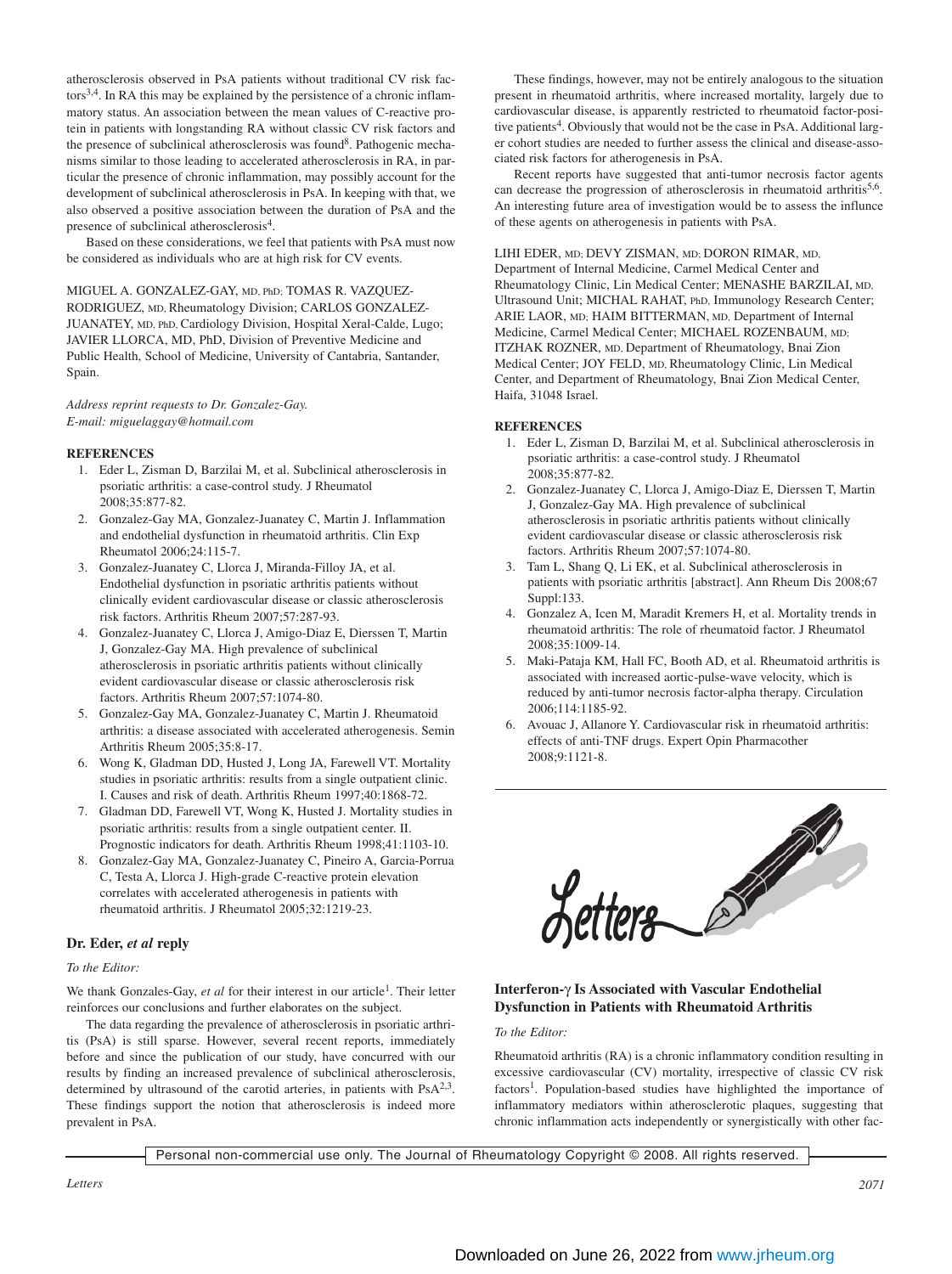| Data                            | 1st Tertile,<br>$n = 8$ | 2nd Tertile,<br>$n = 7$     | 3rd Tertile,<br>$n = 8$ |
|---------------------------------|-------------------------|-----------------------------|-------------------------|
| Age, yrs                        | $53(32-56)$             | $41(39-55)$                 | $54(40-60)$             |
| Disease duration, yrs           | $10(6-13)$              | $7(3-10)$                   | $12(8-24)$              |
| Gender (F/M)                    | 7/1                     | 6/1                         | 7/1                     |
| Weight, kg                      | $67.4(57-76)$           | $60(48-71)$                 | $57.5(55-68)$           |
| Systolic blood pressure, mm Hg  | $115(110-126)$          | $113(105-119)$              | $126(106-150)$          |
| Diastolic blood pressure, mm Hg | 74 (72–76)              | $70(61-76)$                 | $79(73-82)$             |
| Antihypertensive drugs (%)      | 12.5                    | 14                          | 37.5                    |
| Diabetes mellitus $(\% )$       | 12.5                    | $\Omega$                    | 25                      |
| Rheumatoid nodules $(\%)$       | 12.5                    | 14                          | 25                      |
| Bone erosions $(\% )$           | 87.5                    | 85.7                        | 100                     |
| Prednisone $\leq 10$ mg/day (%) | 25                      | 42.8                        | 12.5                    |
| Anticytokine antibodies* (%)    | 38                      | 57                          | 38                      |
| Costimulatory blocker** $(\%)$  | 62                      | 43                          | 62                      |
| Tender joint count              | $6(5.7-7.7)$            | $4(1-8.5)$                  | $6.5(4.5-9.2)$          |
| Swollen joint count             | $3(1.5-4.5)$            | $4(0.5-5)$                  | $4(2.5-5.5)$            |
| C-reactive protein, mg/l        | $7.57(4.9-10.9)$        | $6.2(0.6-8)$                | $3.97(3.3 - 17.4)$      |
| DAS28 index                     | $4.04(3.7-4.2)$         | $3.6(2.6-4.04)$             | $3.8(3.6-4.5)$          |
| Rheumatoid factor $(\%)$        | 100                     | 71.4                        | 100                     |
| Basal artery diameter, mm       | $3.7(3.5-3.8)$          | $3.2(2.9-3.3)$              | $3.4(3-3.8)$            |
| Post-hyperemic diameter, mm     | $3.9(3.8-4.1)$          | $3.8(3.6-4.1)$              | $4.8(3.9-5.2)$          |
| Absolute change of FMV, mm      | $0.32(0.26 - 0.37)$     | $0.74(0.58-0.79)^{\dagger}$ | $1.12(1.05-1.31)^{+4}$  |

| Table 1. Selected clinical characteristics of 23 patients with RA, allocated in tertiles according to the magnitude |
|---------------------------------------------------------------------------------------------------------------------|
| of absolute change in flow-mediated vasodilation (FMV). Except for proportions, results are expressed as medi-      |
| an (interquartile range).                                                                                           |

\* Anti-tumor necrosis factor or anti-IL-6 monoclonal antibodies. \*\* CTLA4-Ig fusion protein. † vs 1st tertile,  $p = 0.0003$ ; <sup>††</sup> vs 1st tertile,  $p = 0.0002$ ; <sup>#</sup> vs 2nd tertile,  $p = 0.0003$ .

| Table 2. Serum levels of selected biomarkers, allocated in tertiles according to magnitude of absolute change |  |  |  |
|---------------------------------------------------------------------------------------------------------------|--|--|--|
| in flow-mediated vasodilation (FMV).                                                                          |  |  |  |

| <b>Biomarker</b>   | 1st Tertile     | 2nd Tertile      | 3rd Tertile     |
|--------------------|-----------------|------------------|-----------------|
| Anti-CCP, U/ml     |                 |                  |                 |
| Median (IQR)       | $251(133-312)$  | 55 (33–534)      | 273 (79-539)    |
| $Mean \pm SD$      | $253 \pm 181$   | $266 \pm 300$    | $309 \pm 273$   |
| IFN-γ, pg/ml*      |                 |                  |                 |
| Median (IQR)       | 601 (374–970)   | $0(0-1165)$      | $16(0-244)$     |
| Mean $\pm$ SD      | $971 \pm 1234$  | $1321 \pm 2568$  | $170 \pm 268$   |
| $IL-6$ , $pg/ml$   |                 |                  |                 |
| Median (IQR)       | $201(0-687)$    | $99(55 - 347)$   | 178 (120–412)   |
| Mean $\pm$ SD      | $394 \pm 480$   | $276 \pm 365$    | $347 \pm 418$   |
| IL-4, $pg/ml$      |                 |                  |                 |
| Median (IQR)       | $101(67-206)$   | $53(0-239)$      | $27(0-117)$     |
| Mean $\pm$ SD      | $249 \pm 397$   | $475 \pm 1033$   | $347 \pm 849$   |
| IL-10, $pg/ml$     |                 |                  |                 |
| Median (IQR)       | 1782 (913-3280) | 1779 (0-7725)    | 1245 (778-4512) |
| $Mean + SD$        | $2292 \pm 2009$ | $9632 \pm 18440$ | $3079 \pm 3984$ |
| sVCAM-1, ng/ml     |                 |                  |                 |
| Median (IQR)       | 235 (187–441)   | $182(155-202)$   | 213 (195–248)   |
| $Mean \pm SD$      | $398 \pm 335$   | $180 \pm 42$     | $234 \pm 92$    |
| sE-selectin, ng/ml |                 |                  |                 |
| Median (IQR)       | $34(23-84)$     | $33(22 - 54)$    | $34(25-72)$     |
| $Mean \pm SD$      | $73 \pm 86$     | $37 \pm 21$      | $50 \pm 36$     |

\* 1st vs 3rd tertile, p = 0.03. CCP: citric citrullinated peptide; IFN-γ: interferon-γ; IL-6: interleukin 6; sVCAM: soluble vascular cell adhesion molecule.

tors in the pathogenesis of atherosclerosis $1,2$ . Vascular endothelial dysfunction (ED) precedes atherosclerosis and represents an early sign of vascular damage<sup>2</sup>.

Prospective and cross-sectional studies have demonstrated higher ED in patients with RA than in healthy subjects<sup>2,3</sup>, and that different antiinflammatory therapeutic strategies can dramatically improve endothelial

Personal non-commercial use only. The Journal of Rheumatology Copyright © 2008. All rights reserved.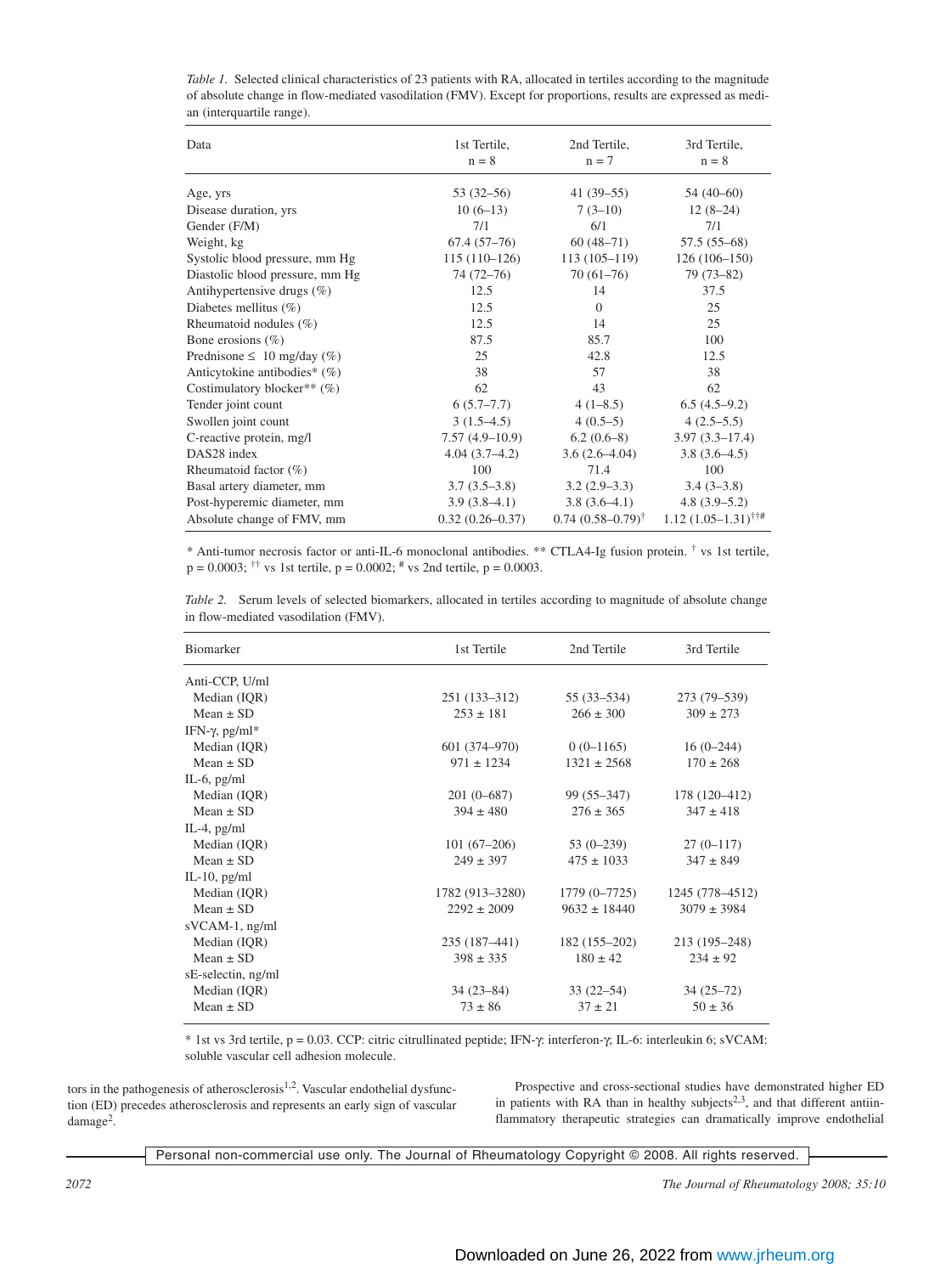function<sup>4,5</sup>. However, a consistent finding is the persistence of ED in a significant subset of patients despite a successful antiarthritic response. Clinical and serological factors underlying this persistence of ED remain poorly understood.

Our pilot exploratory observational study was performed to investigate if different inflammatory markers are associated with persistence of ED. Protocols were approved by our local ethics committee. For inclusion, patients must have fulfilled the 1987 American Rheumatism Association (American College of Rheumatology) classification criteria for RA<sup>6</sup>, therapy with  $\geq 2$  disease modifying antirheumatic drugs (DMARD) plus a biological agent for at least 1 year, and an improvement  $\geq 1.2$  on Disease Activity Score-28 after initiation of biologic therapy (to define successful antiarthritic response). Use of prednisone  $\leq 10$  mg/day, angiotensin-converting enzyme inhibitors, beta-blockers, and calcium-antagonists at the time of study was allowed. Patients were excluded if they had a history of cardiovascular/cerebrovascular disease, smoking within previous year, other rheumatic disease (except Sjögren's syndrome and fibromyalgia), use of insulin, nitrates or thiazolidinediones, or active infectious disease or neoplasm was present.

Sera were tested for high-sensitivity C-reactive protein (hsCRP) and rheumatoid factor (RF) by nephelometry, as well as anti-cyclic citrullinated peptide-2 (anti-CCP2) antibodies, interferon-γ (IFN-γ), interleukin 6 (IL-6), IL-4, IL-10, and soluble E-selectin and soluble vascular cell adhesion molecule-1 by ELISA. Flow-mediated vasodilation (FMV, a validated surrogate marker for endothelial function) was measured by high resolution ultrasound with a 10 MHz linear-array transducer (Hewlett Packard SonoS5500), in accord with guidelines of the International Brachial Artery Reactivity Task Force7. Differences were estimated by Kruskal-Wallis and post-hoc analysis using Mann-Whitney tests. Proportions were assessed by Fisher's exact tests, and Spearman's rank coefficient was used for correlations.

Twenty-three patients (20 women; mean age 50 yrs, range 25–77) were included. According to absolute change in brachial artery diameter, 8 patients were allocated into the first tertile (0.32 mm), 7 in the second (0.74 mm), and 8 in third (1.12 mm). There were no differences in demographics, clinical features, inflammatory status, concurrent diseases, or treatment (including DMARD, biologic agent, and antihypertensive drugs; Table 1). Median IFN-γ concentration (Table 2) in patients with lowest FMV (first tertile) was 601 pg/ml [interquartile range (IQR) 374–970]; it was only 16 in those with highest FMV (IQR 0–244;  $p =$ 0.03). No differences for other cytokines, adhesion molecules, or autoantibodies were found. Analyses of correlation did not attain statistical significance (data not shown).

Our study confirms that a subset of patients with RA persists with ED even when successful antiarthritic therapy has been achieved. Additionally, our findings suggest this persistence is associated with IFNγ (albeit a dose-dependent effect was not seen), but not with other cytokines or prognostic markers of RA (bone erosions, rheumatoid nodules, RF, anti-CCP2).

The rationale to implicate IFN- $\gamma$  in the disturbed FMV emerges from CD4+ T-cells lacking CD28 expression<sup>8</sup>. CD4+CD28<sup>null</sup> T-cells represent a pool of prematurely senescent lymphocytes resulting from chronic activation, implicated in autoimmune phenomena because of their proinflammatory activity<sup>8,9</sup>. CD4+CD28<sup>null</sup> cells produce large amounts of IFN-γ, a  $T_H$ 1-cytokine closely involved in both rheumatoid synovitis and atherosclerosis $9,10$ . IFN- $\gamma$  is the main trigger for production and release of reactive oxygen species in endothelium; additionally, it inhibits collagen synthesis and facilitates production of matrix metalloproteinases in plaque's fibrous cap10. These effects seem to play a key role not only in the formation of plaques but most importantly in ED and its consequent instability and rupture. Accordingly, Aubry, *et al* compared autopsies of patients with RA and non-RA controls matched for sex and CV risk factors<sup>11</sup>, finding that among subjects with CV disease, 54% of controls had grade 3–4 lesions versus 7% of patients; nevertheless, vulnerable plaques and inflammatory changes in media/adventitia artery layers were significantly more common in patients than in controls. These findings suggest that patients with RA have less chronic atherosclerosis but more inflammation and plaque instability than controls. Recently, Kerekes, *et al* reported that levels of IFN-γ were significantly higher in patients with RA and low FMV (r  $= 0.51$ , p = 0.014) than in those with high FMV<sup>12</sup>.

Although in the recommended range for a crossover design evaluating FMV (at least  $20-30$  patients)<sup>7</sup>, our small sample prevented us from adjusting groups for traditional CV risk factors, limiting any other inferences. However, our study supports the implementation of longitudinal studies of larger numbers of patients.

In our study, the subgroup of patients with aggressive RA that persisted with ED despite successful antiarthritic therapy showed high serum concentrations of IFN-γ.

LUIS M. AMEZCUA-GUERRA, MD, Department of Immunology, Instituto Nacional de Cardiología Ignacio Chávez, LaSalle University School of Medicine; RICARDO MÁROUEZ-VELASCO, BSc. Department of Immunology; RICARDO HERNÁNDEZ-ÁVALOS, MD, Department of Echocardiography; ANGÉLICA VARGAS, MD, Department of Rheumatology, Instituto Nacional de Cardiología Ignacio Chávez; RAFAEL BOJALIL, MD, PhD, Department of Immunology, Instituto Nacional de Cardiología Ignacio Chávez, Department of Health Care, Universidad Autónoma Metropolitana-Xochimilco, Mexico City, Mexico. Address reprint requests to Dr. R. Bojalil, Department of Immunology, Instituto Nacional de Cardiología Ignacio Chávez, Juan Badiano 1, Sección XVI, Tlalpan, 14080, Mexico City, Mexico. E-mail: bojraf@yahoo.com

#### **REFERENCES**

- 1. Del Rincón ID, Williams K, Stern MP, Freeman GL, Escalante A. High incidence of cardiovascular events in a rheumatoid arthritis cohort not explained by traditional cardiac risk factors. Arthritis Rheum 2001;44:2737-45.
- 2. Vaudo G, Marchesi S, Gerli R, et al. Endothelial dysfunction in young patients with rheumatoid arthritis and low disease activity. Ann Rheum Dis 2004;63:31-5.
- 3. Gonzalez-Juanatey C, Llorca J, Testa A, Revuelta J, Garcia-Porrua C, Gonzalez-Gay MA. Increased prevalence of severe subclinical atherosclerotic findings in long-term treated rheumatoid arthritis patients without clinically evident atherosclerotic disease. Medicine Baltimore 2003;82:407-13.
- 4. Gonzalez-Juanatey C, Testa A, Garcia-Castelo A, Garcia-Porrua C, Llorca J, Gonzalez-Gay MA. Active but transient improvement of endothelial function in rheumatoid arthritis patients undergoing long-term treatment with anti-tumor necrosis factor alpha antibody. Arthritis Rheum 2004;51:447-50.
- 5. Tikiz C, Utuk O, Pirildar T, et al. Effects of angiotensin-converting enzyme inhibition and statin treatment on inflammatory markers and endothelial functions in patients with longterm rheumatoid arthritis. J Rheumatol 2005;32:2095-101.
- 6. Arnett FC, Edworthy SM, Bloch DA, et al. The American Rheumatism Association 1987 revised criteria for the classification of rheumatoid arthritis. Arthritis Rheum 1988;31:315-24.
- 7. Corretti MC, Anderson TJ, Benjamin EJ, et al. Guidelines for the ultrasound assessment of endothelial-dependent flow-mediated vasodilation of the brachial artery: a report of the International Brachial Artery Reactivity Task Force. J Am Coll Cardiol 2002;39:257-65.
- 8. Gerli R, Schillaci G, Giordano A, et al. CD4+CD28- T lymphocytes contribute to early atherosclerotic damage in rheumatoid arthritis patients. Circulation 2004;109:2744-8.
- Thewissen M, Somers V, Venken K, et al. Analyses of immunosenescent markers in patients with autoimmune disease. Clin Immunol 2007;123:209-18.
- 10. Schroecksnadel K, Frick B, Winkler C, Fuchs D. Crucial role of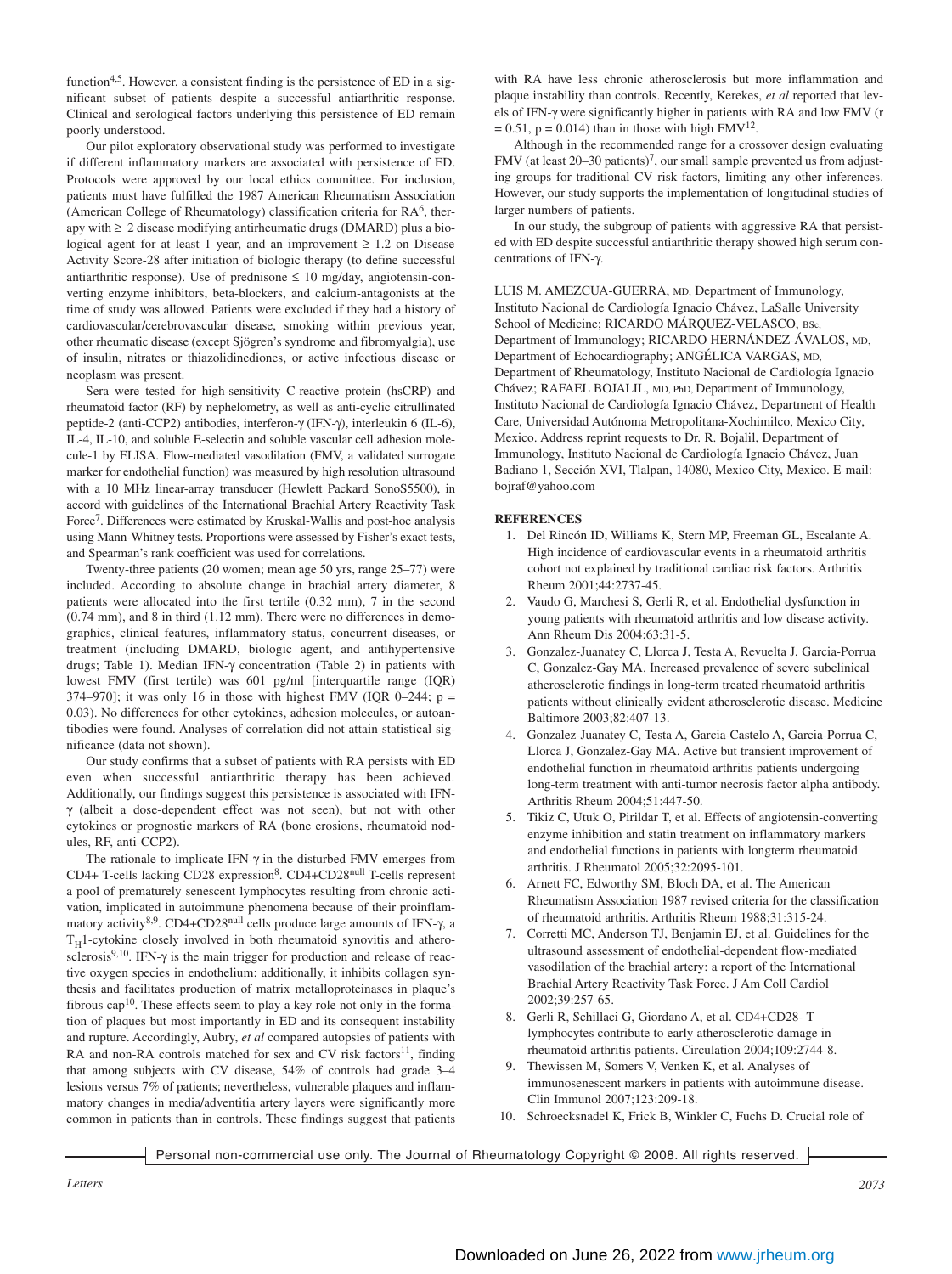interferon-gamma and stimulated macrophages in cardiovascular disease. Curr Vasc Pharmacol 2006;4:205-13.

- 11. Aubry MC, Maradit-Kremers H, Reinalda MS, Crowson CS, Edwards WD, Gabriel SE. Differences in atherosclerotic coronary heart disease between subjects with and without rheumatoid arthritis. J Rheumatol 2007;34:937-42.
- 12. Kerekes G, Szekanecz Z, Dér H, et al. Endothelial dysfunction and atherosclerosis in rheumatoid arthritis: A multiparametric analysis using imaging techniques and laboratory markers of inflammation and autoimmunity. J Rheumatol 2008;35:1-9.

# **Neuromuscular Involvement in Rheumatic Patients Treated with Anti-Tumor Necrosis Factor Therapy – Three Examples**

*To the Editor:*

Tumor necrosis factor-α (TNF-α) blocking agents are widely used for treatment of various rheumatic diseases. Neurologic complications such as demyelination and axonal degeneration have been rarely reported in patients undergoing this therapy<sup>1,2</sup>, and neuromuscular changes only once — a case of polymyositis  $(PM)^3$ .

We have accumulated experience with anti-TNF agents in our hospital; we describe 3 patients with inflammatory rheumatic diseases who developed clinically relevant neuromuscular involvement while being treated with TNF- $\alpha$  blockers (Table 1).

*Table 1.* Patient characteristics.

*Case 1.* A 40-year-old man with active ankylosing spondylitis (AS) had improved on therapy with adalimumab 40 mg biweekly when he felt pain in both quadriceps, subsequently spreading to the upper limb. Creatinine kinase (CK) was mildly elevated to 300 U/l (normal < 150 U/l). After withdrawal of adalimumab, his complaints resolved and laboratory values returned to normal. Because of persistent disease activity he restarted adalimumab 3 months later. The pain recurred, with CK 1062 U/l. Neurologic examination revealed decreased tendon reflexes of the lower limb in the presence of mild sensory loss in his soles. A muscle biopsy revealed degeneration and mild neurogenic atrophy without loss of myelinated nerve fibers. A diagnosis of axonal neuropathy associated with muscle damage due to denervation was made. Adalimumab was discontinued, with subsequent complete resolution of his symptoms.

*Case 2.* A 46-year-old man with longstanding AS developed diffuse pain in the limbs in January 2005, one week after his fifth infusion of infliximab (3 mg/kg). The immunosuppressive therapy was initially started in October 2004 because of high disease activity (Bath AS Disease Activity Index = 6). The initially elevated laboratory markers of inflammation, which had normalized during anti-TNF therapy, were now elevated again. Neurologic examination showed difficulty walking on heels. Tendon reflexes were normal apart from bilaterally absent ankle jerks. Magnetic resonance imaging showed inflammation of the left soleus muscle. Histologically mild interstitial myositis and predominantly demyelinating neuropathy were found. Infliximab was discontinued in January 2005, and treatment with high-dose corticosteroids (100 mg prednisolone for 4 days) was initiated and then gradually tapered. This resulted in marked improvement of muscle pain and weakness.

| Characteristics                             | Patient 1                                                  | Patient 2                                                         | Patient 3                                                                                  |  |  |
|---------------------------------------------|------------------------------------------------------------|-------------------------------------------------------------------|--------------------------------------------------------------------------------------------|--|--|
| Age, yrs                                    | 40                                                         | 46                                                                | 57                                                                                         |  |  |
| <b>Sex</b>                                  | M                                                          | M                                                                 | $\mathbf{F}$                                                                               |  |  |
| Diagnosis                                   | AS                                                         | AS                                                                | <b>RA</b>                                                                                  |  |  |
| Disease duration                            | 16                                                         | 17                                                                | 26                                                                                         |  |  |
| Disease status                              | <b>BASDAI 4.3</b>                                          | <b>BASDAI6</b>                                                    | DAS-28 4.7                                                                                 |  |  |
| Previous therapy                            | NSAID, sulfasalazine                                       | NSAID, sulfasalazine                                              | All available DMARD                                                                        |  |  |
| TNF blocker medication                      | Adalimumab                                                 | Infliximab                                                        | Etanercept                                                                                 |  |  |
| Onset                                       | March 2004                                                 | October 2004                                                      | June 1999                                                                                  |  |  |
| Neuromuscular involvement, onset            | May 2004/July 2004                                         | January 2005                                                      | January 2003                                                                               |  |  |
| Symptoms                                    | Pain in m. quadriceps                                      | Diffuse pain in the limbs                                         | Initial mild myalgia developed to<br>progressive muscle weakness                           |  |  |
| Neurologic examination                      | No deficit (May $2004$ )/DTR +<br>sensory loss (July 2004) | Difficulty walking on heels                                       | Muscle weakness (MRC scale 3)                                                              |  |  |
| $CK$ , mg/dl, normal $<$ 174 mg/dl          | 300 (May 2004)/1062 (July 2004)                            | Normal                                                            | 400 (January 2003)/1067 (January 2004)                                                     |  |  |
| <b>ANA</b>                                  | Negative                                                   | Negative                                                          | 1:160 (1999)/1:2560 (2003)                                                                 |  |  |
| Inflammatory markers                        | No elevation                                               | CRP 17.5 mg/dl (normal $<$ 1<br>mg/dl) ESR 97 mm/h                | CRP 8.6 mg/dl, ESR 36 mm/h                                                                 |  |  |
| Electromyogram                              | Normal                                                     | Normal                                                            | Increased insertional activity<br>(m. tibialis anterior)                                   |  |  |
| Nerve conduction studies                    | Reduced amplitudes/distal delay                            | Demyelination                                                     | Normal                                                                                     |  |  |
| Magnetic resonance imaging<br>(T1 weighted) | Normal (upper arm)                                         | Inflammation of the left m. soleus                                | Widespread edema in right m.<br>vastus medialis                                            |  |  |
| Muscle biopsy                               | Mild neurogenic atrophy, no MHC<br>class I expression      | Focal inflammatory infiltrates,<br>mild expression of MHC class I | Necrosis of fibers, focal inflammatory<br>infiltrates (diffuse expression of MHC class I)  |  |  |
| Diagnosis                                   | Axonal neuropathy                                          | Interstitial myositis with<br>demyelinating neuropathy            | Necrotizing myositis                                                                       |  |  |
| Treatment                                   | Discontinuation of adalimumab                              | Discontinuation of infliximab,<br>High-dose corticosteroids       | Discontinuation of etanercept, High-<br>dose corticosteroids, IV<br>cyclophosphamide pulse |  |  |
| Outcome                                     | Complete resolution                                        | Marked improvement of weakness                                    | Death                                                                                      |  |  |

DTR: decreased tendon reflexes; DMARD: disease modifying antirheumatic drugs; NSAID: nonsteroidal antiinflammatory drugs.

Personal non-commercial use only. The Journal of Rheumatology Copyright © 2008. All rights reserved.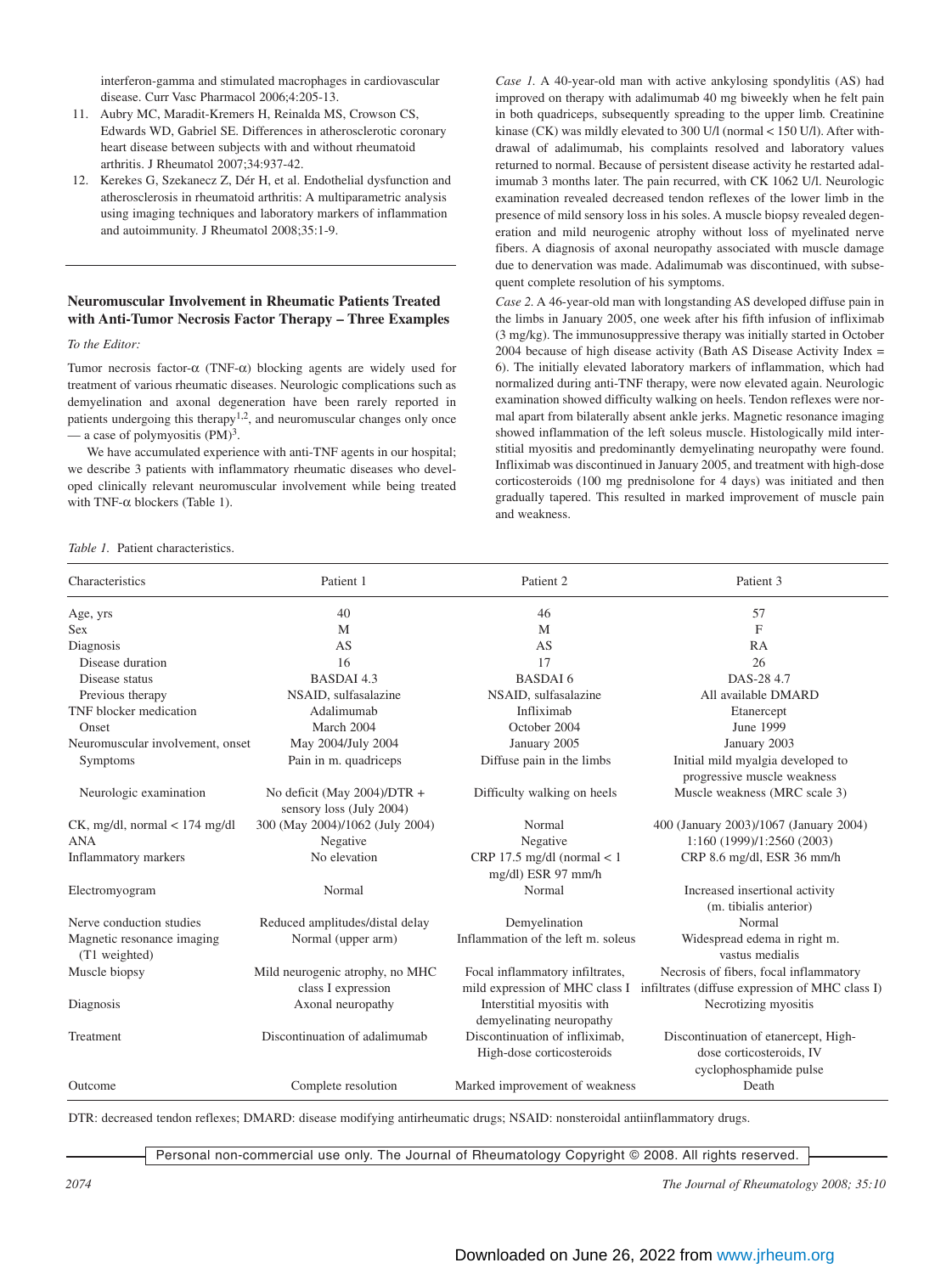*Case 3.* A 57-year-old woman with severe erosive seropositive rheumatoid arthritis (RA) had been successfully treated with etanercept 25 mg twice weekly. After some years she presented with mild myalgia without neurologic symptoms. CK was 400 U/l despite discontinuation of statins. Etanercept had to be discontinued in November 2003 because of an infection of the right toe. After 4 weeks of appropriate intravenous (IV) antibiotic therapy the infection was clinically cured. Measurement of CK revealed increased values between 400 and 800 U/l. Due to a significant flare, she was urged to restart anti-TNF therapy. Six weeks later she reported diffuse pain in the upper limbs and progressive symmetrical muscle weakness, mainly in the pelvic and shoulder region. This was accompanied by dyspnea under exposure. Antinuclear antibodies (ANA) were now found to be positive and CK peaked to 1067 U/l. A muscle biopsy revealed necrotizing myositis without signs of infection (Figure 1). Etanercept was stopped and high-dose prednisolone and IV cyclophosphamide  $(500 \text{ mg/m}^2)$  were given. The muscle weakness improved considerably, but the patient developed leukopenia and acute respiratory distress syndrome (ARDS); she died of sepsis due to *Pneumocystis jiroveci* (carinii) pneumonia.

Muscle pain and weakness may be due to defined rheumatic diseases such as PM, but can also be caused by antirheumatic drugs<sup>4</sup>. The latter should be considered if (1) there is no history of muscular symptoms, and (2) there has been a symptom-free period between start of therapy and onset of myopathy; and if (3) symptoms are reversible on discontinuation of the drug.

Only 2 cases of PM as a potential side effect of anti-TNF therapy have been reported<sup>3,5</sup>. Mild myopathic changes have been described in the biopsy specimens of patients with neurologic side effects of anti-TNF- $\alpha$ therapy2.

We describe patients with muscle pain and neuromuscular involvement upon undergoing therapy with TNF-α blockers. One patient had only muscle changes, the other 2 also had neuropathy.

Neurological symptoms reported in association with the use of TNF-α blockers have mainly been those of demyelination<sup>1</sup>. The role of TNF- $\alpha$  in the pathogenesis of myelin-specific autoimmunity is unclear, but myelinspecific T cells may become activated by anti-TNF- $\alpha$  therapy<sup>6</sup>. Elevated expression of TNF- $\alpha$  has been reported in patients with myositis and Duchenne muscular dystrophy, but rarely in neurogenic disorders<sup>7</sup>. The precise role of TNF-α in muscles is not known. However, there are more reports of refractory PM and dermatomyositis responding to anti-TNF therapy than there are of myopathy suggestive as a side effect of these agents<sup>8</sup>.

RA can be associated with autoimmune myopathies such as PM. This is mostly not associated with ANA titer as in our patient. However, the muscle biopsy in that case did not show characteristic T cell infiltrates, but did reveal extensive necrosis9. Autoimmunity was considered as a possible



*Figure 1.* Patient 3: transverse section of muscle biopsy from the vastus lateralis. Hematoxylin-eosin (HE) stain shows variation in fiber size and many basophilic regenerating muscle cells. Modified Gomori trichrome (TC) stain shows 2 muscle-cell necroses and a mild perivascular inflammatory infiltration. NADH dehydrogenase stain reveals a dark regenerating fiber and 2 necrotic fibers devoid of oxidative reaction (original magnification ×20).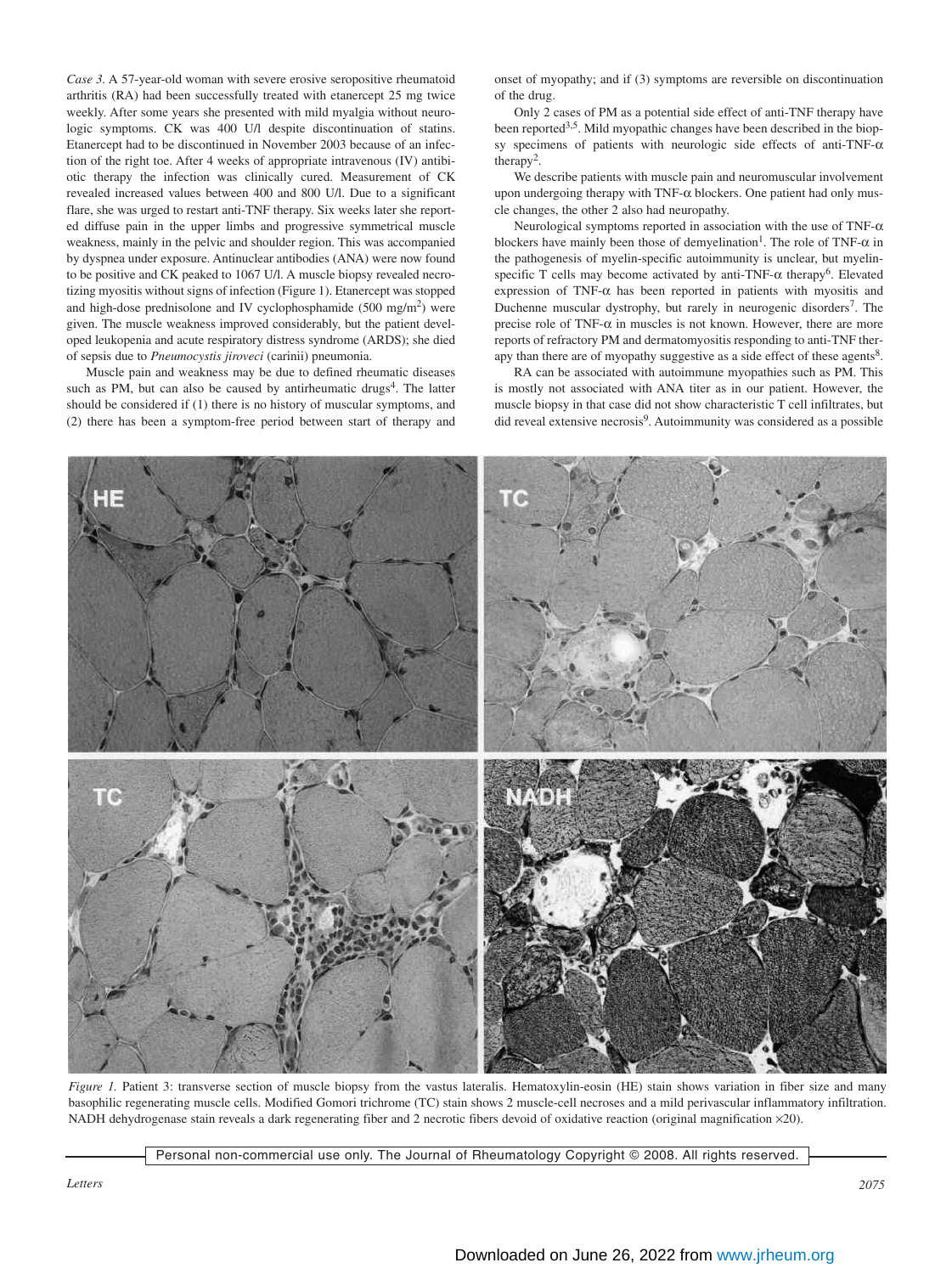explanation, whereas a statin-induced myopathy<sup>10</sup> was unlikely. The death due to ARDS of our patient with RA was probably related to immunosup $presion<sup>11</sup>$ .

Myopathy is a rare feature of AS and there is no association with autoimmune muscle diseases. Patient 1 had muscle complaints and an elevated CK, but axonal neuropathy was diagnosed because neurogenic changes were seen histologically. In Patient 2, mild interstitial myositis and demyelinating neuropathy were diagnosed. Elevated acute-phase indicators are rare in inflammatory myopathy, and muscle enzymes may well be nor $mal<sup>12</sup>$ .

Together, these data suggest that  $TNF-\alpha$  blockade may induce neuromuscular symptoms in patients who do not have preexisting neurological symptoms.

UTA KILTZ, MD; CLAAS FENDLER, MD; JURGEN BRAUN, MD, Rheumazentrum Ruhrgebiet, St. Josefs-Krankenhaus, Landgrafenstrasse 15, 44652 Herne, Germany. Address reprint requests to Dr. Kiltz. E-mail: kiltz@rheumazentrum-ruhrgbiet.de

We thank Prof. M. Vorgerd, Bochum, Germany, for his help with interpretation of neurological findings and for providing Figure 1.

#### **REFERENCES**

- 1. Mohan N, Edwards ET, Cupps TR, et al. Demyelination occurring during anti-tumor necrosis factor a therapy for inflammatory arthritides. Arthritis Rheum 2001;44:2862-9.
- 2. Jarand J, Zochodne DW, Martin LO, Voll C. Neurological complications of infliximab. J Rheumatol 2006;33:1018-20.

# **An Unusual "Gouty" Case of Back Pain and Fever**

## *To the Editor:*

A 53-year-old woman was referred to the rheumatology service after presenting to a local medical unit with severe low back pain, fever, and malaise. She had been discharged from a surgical unit 2 weeks previously, where she had been investigated for low back pain, pyrexia, and urinary symptoms. She had undergone a magnetic resonance imaging (MRI) scan of her lumbar spine that had shown only degenerative changes with no nerve root or cord lesion. C-reactive protein (CRP) had been elevated at 122 mg/l and urine culture was positive for coliforms. She was treated with oral antibi-

- 3. Musial J, Undas A, Celinska-Lowenhoff M. Polymyositis associated with infliximab treatment for rheumatoid arthritis. Rheumatology Oxford 2003;42:1566-8.
- 4. Urata Y, Wakai Y, Kowatari K, Nitobe T, Mizushima Y. Polymyositis associated with infliximab for rheumatoid arthritis. Mod Rheumatol 2006;16:410-1.
- 5. Bannwarth B. Drug-induced myopathies. Expert Opin Drug Saf 2002;1:65-70.
- 6. Magnano MD. Demyelination and inhibition of tumor necrosis factor (TNF). Clin Exp Rheumatol 2004;22 Suppl 35:S134-40.
- 7. Kuru S, Inukai A, Kato T, Liang Y, Kimura S, Sobue G. Expression of tumor necrosis factor-a in regenerating muscle fibers in inflammatory and non-inflammatory myopathies. Acta Neuropathol (Berl) 2003;105:217-24.
- 8. Efthimiou P, Schwartzman S, Kagen LJ. Possible role for tumour necrosis factor inhibitors in the treatment of resistant dermatomyositis and polymyositis: a retrospective study of eight patients. Ann Rheum Dis 2006;65:1233-6.
- 9. Dalakas MC, Hohfeld R. Polymyositis and dermatomyositis. Lancet 2003;362:971-82.
- 10. Christopher-Stine L. Statin myopathy: an update. Curr Opin Rheumatol 2006;18:647-53.
- 11. Zimmer C, Beiderlinden M, Peters J. Lethal acute respiratory distress syndrome during anti-TNF-alpha therapy for rheumatoid arthritis. Clin Rheumatol 2006;25:430-2.
- 12. Bohan A, Peter JB. Polymyositis and dermatomyositis. N Engl J Med 1975;292:344-7.

otics and discharged with the diagnoses of mechanical back pain and urinary tract infection (UTI). The back pain had persisted. Closer questioning determined her pain was mainly in the right buttock region, and she was unable to bear weight. She complained of nausea, anorexia, and fever. Her only significant history was of hypertension, for which she took atenolol. There was no relevant family history, and no history of rash or psoriasis. She was pyrexic (38.5°C) and tachycardic (102 beats/min). Blood pressure was 135/91 mm Hg. She was clinically dehydrated. She was exquisitely tender in the region of her right sacroiliac (SI) joint. Examination also revealed evidence of a mild peripheral joint synovitis, and a small right knee effusion. Systematic examination was otherwise unremarkable.



*Figure 1.* MRI of the SI joints: axial short-tau inversion recovery sequence.

Personal non-commercial use only. The Journal of Rheumatology Copyright © 2008. All rights reserved.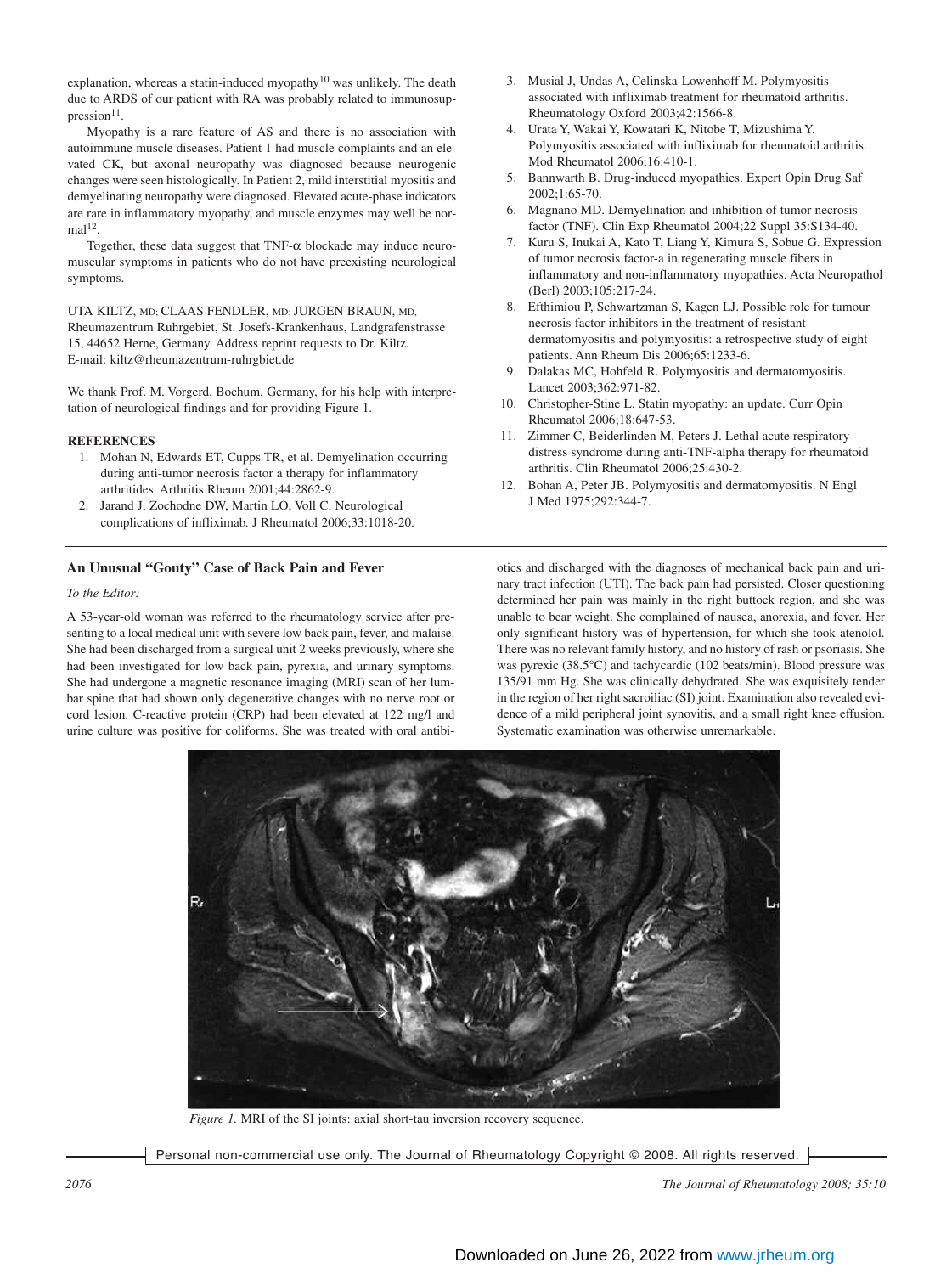The working differential diagnoses were septic arthritis of the right SI joint, or an acute inflammatory spondyloarthropathy. She was transferred to the rheumatology unit, where she received intravenous fluids and analgesia. Initial investigations revealed CRP 392 mg/l, white blood cell count  $16.3 \times 10^9$ /l, neutrophils  $11 \times 10^9$ /l, hemoglobin 10.6 g/dl, mean corpuscular volume 86 fl, erythrocyte sedimentation rate 120 mm/h. She had mild impairment of renal function, with creatinine 101 µmol/l. The remainder of her biochemical profile was normal. Urate was 0.44 mmol/l. Cultures of blood and urine were taken. Fluid (9 ml) was aspirated from her right knee and sent for culture and crystal analysis. Plain radiography of her pelvis was unremarkable.

An MRI scan of her pelvis was urgently requested (Figure 1). This revealed an effusion within the right SI joint. There was cortical irregularity on both sides of it and an area of edema within the sacrum measuring 2  $cm \times 1$  cm maximum diameter. In addition there was a small extension of fluid anteriorly at the superior aspect of the joint, in keeping with an abscess measuring 1 cm maximum diameter. The signal from the remainder of the pelvis was within normal limits.

Aspiration of the right SI joint under fluoroscopic guidance was attempted. Although no significant aspirate was obtained, 1 ml of saline was injected and aspirated and sent for laboratory analysis. The MRI appearance was felt to represent sepsis, therefore intravenous antibiotics were started, initially flucloxacillin, fusidic acid, and also ciproxin (in view of the recent UTI). She made slow progress, although her pain became more controllable and her renal function improved (with more fluid and after stopping her nonsteroidal antiinflammatory drugs). The results of knee and SI aspirates then became available; there was no growth on culture of either sample. Monosodium urate (gout) crystals were isolated from both her right knee and right SI joint. Blood and urine cultures were negative. Her diagnosis was changed to acute polyarticular gout.

Antibiotics were discontinued and colchicine (500 µg BD) and prednisolone (40 mg/day) were added. She responded rapidly and within 7 days she had become asymptomatic; her CRP fell to 7 mg/l. She was discharged on a reducing course of oral steroids. At review 1 month later she remained well and oral allopurinol was added. Plain radiographs of her feet revealed a "punched out" erosion of her left first metacarpal head in keeping with gout.

Gout is a common cause of acute inflammatory arthritis. Although often presenting initially in peripheral joints, especially of the feet, gout may also present with SI joint involvement<sup>1,2</sup>. Our case highlights a number of important points: (1) Targeted history-taking localized her symptoms to the SI joint, even though she was complaining of "back pain." (2) Detailed clinical examination confirmed the SI tenderness and also the peripheral joint involvement (which she had not complained of), allowing investigation to be directed to the correct areas. (3) The importance of attempting joint aspiration: gouty crystals were seen in washings from the SI joint, although no free fluid was obtained. (4) Plain radiographs of the SI joints may appear normal, despite significant MRI abnormalities. Also, plain radiographs of the feet may reveal erosions typical of gout, even when there is no history of attacks.

CLAIRE M. RIDDELL, MRCP(UK), Rheumatology Specialist Registrar, Department of Rheumatology; MARK ELLIOTT, FRCR, Consultant Radiologist, Department of Radiology; ANDREW P. CAIRNS, MD, FRCP, MFSEM, Consultant Rheumatologist, Department of Rheumatology, Musgrave Park Hospital, 20 Stockman's Lane, Belfast, Northern Ireland, BT9 7JB. Address reprint requests to Dr. Riddell; E-mail: clairemriddell@gmail.com

#### **REFERENCES**

- 1. Abraham Z, Gluck Z. Acute gout of the right sacroiliac joint. J Dermatol 1997;24:781-3.
- 2. Bastani B, Vemuri R, Gennis M. Acute gouty sacroiliitis: a case report and review of the literature. Mt Sinai J Med 1997;64:383-5.

# **Differential Response of Psoriatic Onycho-Pachydermo-Periostitis to 2 Anti-Tumor Necrosis Factor-**α **Agents**

#### *To the Editor:*

Psoriatic onycho-pachydermo-periostitis (POPP) syndrome is a rare form of psoriatic arthritis (PsA), with 16 documented cases<sup>1-13</sup>. The significant clinical features of this syndrome include psoriatic onychodystrophy, connective tissue thickening, and periostitis of the distal phalanges, producing a drumstick-like deformity<sup>1,13</sup>. The great toe is generally affected, although other toes and fingers may also be involved. Patients with POPP syndrome experience pain in the thickened distal phalanges that may result in severe functional impairment. The treatment of this condition has been generally unsatisfactory until the introduction of anti-tumor necrosis factor-α (TNF- $\alpha$ ) agents<sup>13</sup>. We describe a patient with POPP who was successfully treated with infliximab after failing to respond to etanercept.

A 53-year-old French–Canadian man presented in January 2003, with a 6-month history of left foot pain. There were no significant past illnesses. Examination revealed psoriatic lesions behind his right ear and on the dorsum and soles of both feet, and diffuse discoloration of the toes of the left foot. The distal phalanges of the left great, second, and fourth toes were thickened, and there was onycholysis of all fingernails and toenails, with tenderness and swelling of the distal interphalangeal (DIP) joints of middle, ring, and little fingers (Figures 1A, 2A, 3A).

There was radiological evidence of a periosteal reaction of the shaft of the proximal phalanx of the left second toe (Figure 4A). A diagnosis of POPP syndrome was made based on these findings. The tests for rheumatoid-factor antinuclear antibodies were positive and HLA-B27 was negative.

He was given methotrexate (MTX) 12.5 mg per week for 5 months, which was subsequently increased to 25 mg weekly for an additional 2 months, with no response. Leflunomide, 20 mg daily, was then added to the MTX in November 2003. This combination was continued until June 2005, without improvement. He lost 11.4 kg in weight and his functional capacity deteriorated. He could no longer make a fist, or walk more than 1 block even when assisted by a cane. He was forced to give up his used truck dealership.

He was then prescribed etanercept 50 mg subcutaneously once weekly. This was terminated in December 2005 due to lack of response. His Health Assessment Questionnaire (HAQ) was 2.7 (maximum score of 3) and Creactive protein (CRP) was 28 mg/l (upper limit 8 mg/l).

Infliximab treatment was initiated in January 2006 (5 mg/kg intravenously on week 0, 2, and 6 and q 6 weeks thereafter, and MTX 25 mg weekly). Upon reevaluation in July 2006, there was no evidence of synovitis of the DIP joints of the fingers. Moreover, the pain and thickening of the distal phalanges of the toes had diminished. The skin lesions had improved, but some onycholysis of his fingernails and toenails persisted (Figures 1B, 2B, 3B).

The HAQ score had diminished from 2.7 to 1.3. The CRP had declined from 28 mg/l to 3.1 mg/l and the erythrocyte sedimentation rate (ESR, Wintrobe method) from 48 mm/h to 10 mm/h. CRP and ESR values declined further to 2.3 mg/l and 8 mm/h, respectively, in early 2007. He was able to resume many normal activities of daily living, including his hobby of hunting. Figures 1C, 3C, and 3D, taken after 10 months of infliximab therapy, show resolution of his onycholysis. Results of a radiological study of the left foot are illustrated in Figure 4B. There is resolution of the periostitis. However, joint fusion and phalangeal destruction remain. Figure 4C shows the typical "pencil-in-cup" deformity of the right thumb. His improved functional capacity has been maintained and he continues to receive infliximab 5 mg/kg intravenous infusions at 6–7 week intervals.

This is the seventeenth reported case of POPP syndrome<sup>13</sup> and it conforms to the ClASsification criteria for Psoriatic ARthritis (CASPAR)<sup>14</sup>. MTX as monotherapy or in combination with leflunomide was ineffective in controlling our patient's disease, consistent with previous observations that the traditional treatments for PsA have been ineffective in POPP syndrome<sup>13</sup>. Whereas the anti-TNF- $\alpha$  agent, etanercept, also yielded no improvement in his condition, infliximab provided an excellent remission of his synovitis, psoriasis, onycholysis, and distal phalangeal thickening.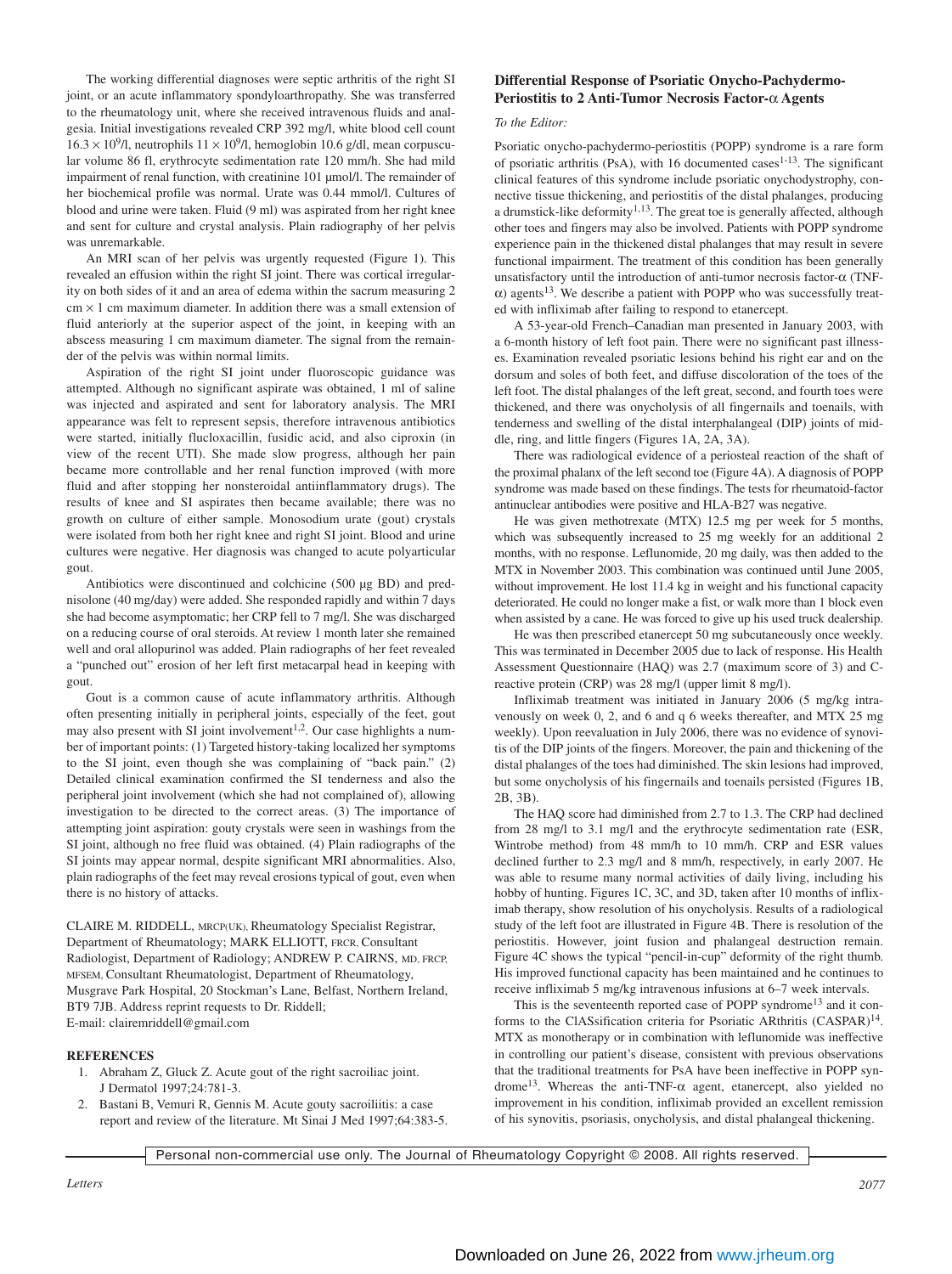

*Figure 1.* A. Before treatment with infliximab: left foot shows onycholysis and skin lesions of all toes. The left great, second, and fourth toe demonstrate enlargement of the distal phalanx. B. Seven months following treatment with infliximab: note improvement in skin lesions and partial improvement of thickening of the distal phalanges. C. Ten months following treatment with infliximab: dorsum of both feet showing improvement of onycholysis and skin lesions. Residual thickening of the distal phalanges with drumstick deformity is noted.



**B**

*Figure 2.* A. Before treatment with infliximab: the patient's left foot. Both feet had similar psoriatic lesions. Note enlargement of distal phalanges. B. Seven months after treatment with infliximab, showing good improvement in skin lesions.

Personal non-commercial use only. The Journal of Rheumatology Copyright © 2008. All rights reserved.

*2078 The Journal of Rheumatology 2008; 35:10*

**A**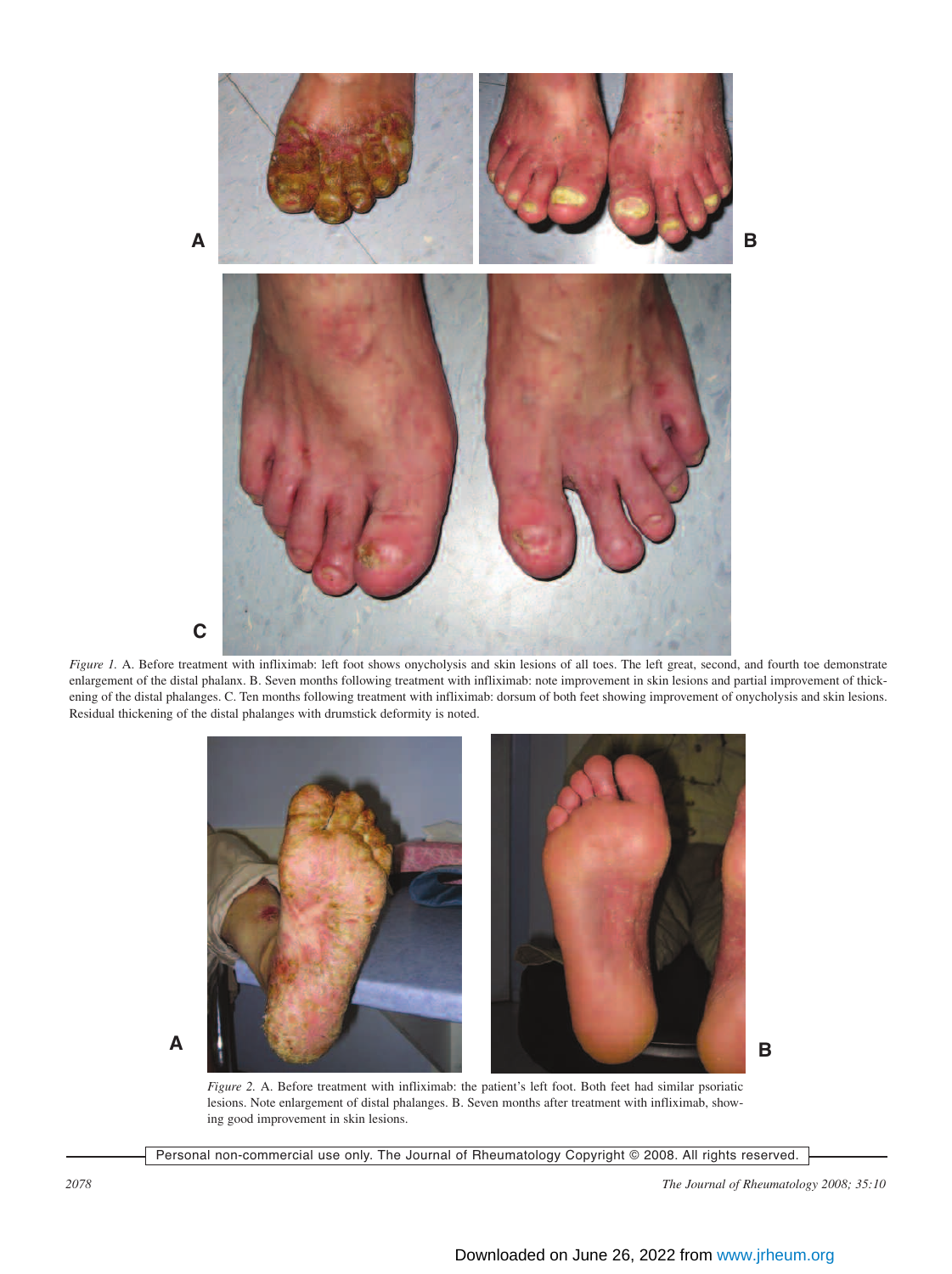

*Figure 3.* A. Hands before treatment with infliximab; note swelling of DIP joints of middle, ring, and little fingers, as well as onycholysis and skin lesions. B. Seven months after infliximab therapy: improvement of skin lesions and synovitis. C. Ten months after treatment with infliximab: left hand showing good resolution of onycholysis. D. Ten months after treatment with infliximab: right hand showing resolution of onycholysis.



# **A**

*Figure 4.* A. Before treatment with infliximab: periostitis involving the proximal phalanx of the left second toe. B. Ten months after treatment with infliximab: the left foot in May 2007 shows fusion of DIP joints of the left first and second toes as well as destruction of phalanges in the left fourth and fifth toes. There was no periostitis. C. Twelve months after treatment with infliximab: the right thumb in July 2007 shows the typical "pencil-in-cup" deformity of PsA.

This is the second report of successful treatment of POPP syndrome with an anti-TNF- $\alpha$  agent. The first success was reported with adalimum $ab<sup>13</sup>$ . The question arises why the POPP syndrome responded to infliximab and adalimumab, but not to etanercept. Etanercept is a soluble receptor and is structurally distinct from infliximab and adalimumab, which are monoclonal antibodies $15-17$ . The complexes that infliximab and adalimumab form with both soluble and membrane-bound ones are significantly more stable than those formed with etanercept<sup>17,18</sup>. This could enhance the clearance of circulating TNF-α. In addition, infliximab and adalimumab, unlike etanercept, have the capacity to induce cell lysis (apoptosis) after reacting with membrane-bound TNF- $\alpha^{16-19}$ .

It remains to be determined whether the effectiveness of infliximab and adalimumab as compared to etanercept in POPP syndrome may be due to their better binding kinetics for soluble TNF-α, and/or their enhanced capacity to bind to  $TNF-\alpha$  at the tissue level, with resultant cell lysis. These differences remain the subject of active research $19$ .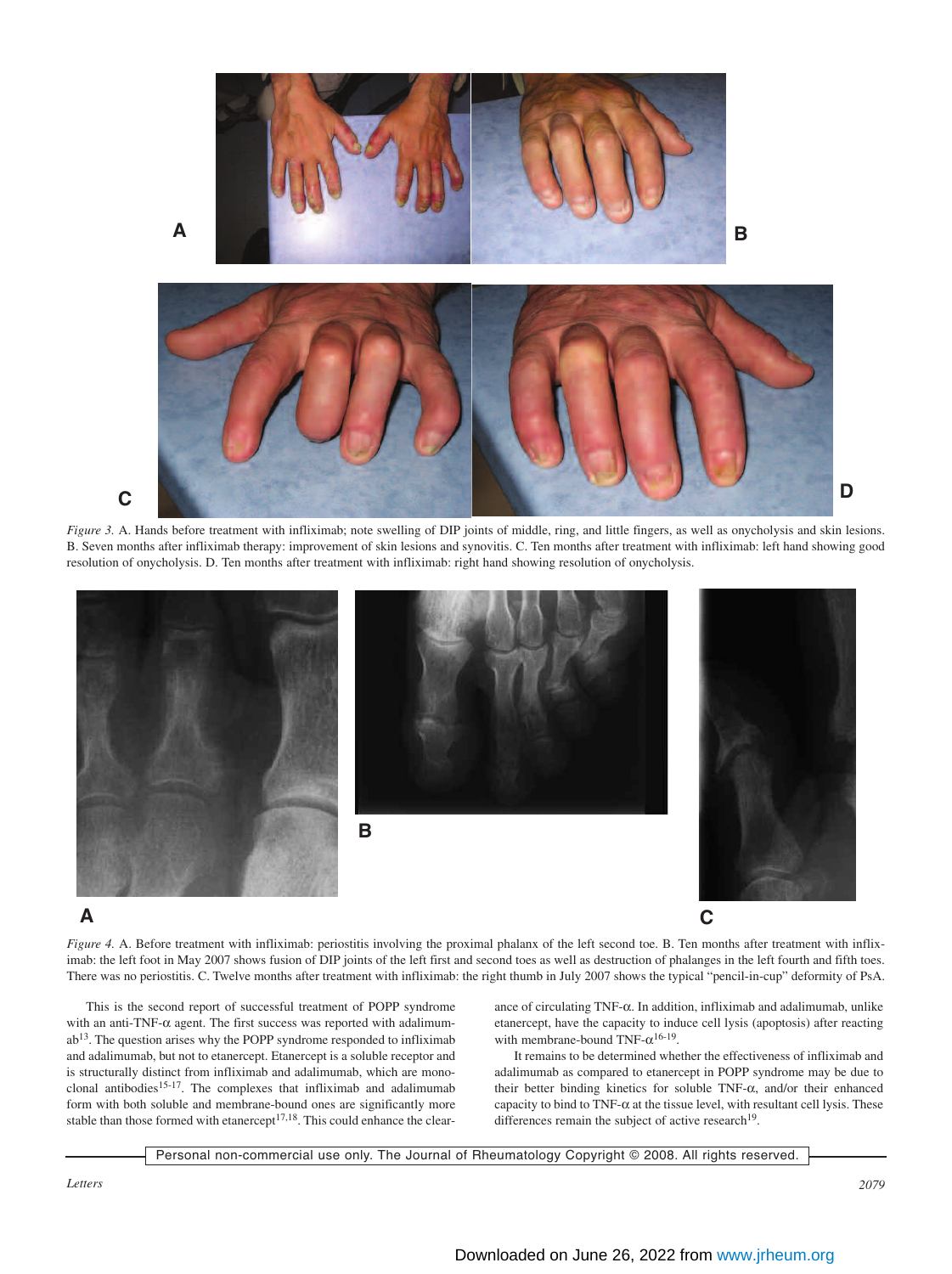MORTON ALLAN KAPUSTA, MD, FRCPC, FACP, Associate Professor of Medicine, McGill University, Department of Medicine, Division of Rheumatology, Sir Mortimer B. Davis–Jewish General Hospital, Montreal; CHARLES DUMONT, MD, FRCPC, Senior Physician, Department of Internal Medicine, Lakeshore General Hospital, Pointe-Claire, Quebec, Canada. Address reprint requests to Dr. M. Kapusta, 5885 Cote des Neiges Road, Suite 205, Montreal, Quebec H3S 2T2. E-mail: kapustamorton@netscape.net

# **ACKNOWLEDGMENT**

We thank Marilyn Krelenbaum, MSc, for her invaluable assistance, and Dr. G. D'Ignazio and the team at Source Unique, Hawkesbury, Ontario, for excellent care of the patient.

# **REFERENCES**

- 1. Fournié B, Viraben R, Durroux R, Lassoued S, Gay R, Fournié A. Psoriatic onycho-pachydermo-periostitis of the big toe. Anatomoclinical study and physiopathogenic approach apropos of 4 cases [French]. Rev Rhum Mal Osteoartic 1989;56:579-82.
- 2. Boisseau-Garsaud AM, Beylot-Barry M, Doutre MS, Beylot C, Baran R. Psoriatic onycho-pachydermo-periostitis; a variant of psoriatic distal interphalangeal arthritis? Arch Dermatol 1996; 132:176-80.
- 3. De Pontville M, Dompmartin A, de Rancourt S, Macro M, Remond B, Leroy D. Psoriatic onycho-pachydermato-periostitis. Ann Dermatol Venereol 1993;120:229-32.
- 4. Anders HJ, Sanden S, Kruger K. Psoriatic onycho-pachydermoperiostitis. Z Rheumatol 2002;61:601-4.
- 5. Kroiss MM, Vogt T, Finkenzeller T, Landthaler M, Stolz W. Psoriatic onycho-pachydermo-periostitis. Z Rheumatol 2002;61:598-600.
- 6. Schroder K, Goerdt S, Sieper J, Krasagakis K, Almond-Roesler B, Orfanos CE. Psoriatic onycho pachydermo-periostitis (POPP). Hautarzt 1997;48:500-3.
- 7. Margeury MC, Baran R, Pages M, Bazex J. Psoriatic acrophydermy. Ann Dermatol Venereol 1991;118:373-6.
- Grosshans E, Bosser V. A case for the diagnosis: ungueal psoriasis. Ann Dermatol Venereol 1993;120:319-20.
- 9. Bauza A, Redondo P, Aqueretta D. Psoriatic onycho-pachydermoperiostitis: treatment with methotrexate. Br J Dermatol 2000;143:901-2.
- 10. Dosik JS. Psoriatic onycho-pachydermo-periostitis. Dermatol Online J 2001;7 [Internet]. Available at: http://dermatology.cdlib.org (accessed July 11, 2008).
- 11. Fietta P, Manganelli P. Pachydermoperiostitis and psoriatic onychopathy: an unusual association. J Eur Acad Dermatol Venereol 2003;17:73-6.
- 12. Ziemer A, Heider M, Goring HD. Psoriasiform ochychopachydermoperiostitis of the large toes: the OP3GO syndrome. Hautarzt 1998;49:859-62.
- 13. Bongartz T, Härle P, Friedrich S, et al. Successful treatment of psoriatic onycho-pachydermo-periostitis with adalimumab. Arthritis Rheum 2005;52:280-2.
- 14. Taylor, W, Gladman D, Helliwell P, et al. Classification criteria for psoriatic arthritis. Development of new criteria from a large international study. Arthritis Rheum 2006;54:2665-73.
- 15. Scott DL, Kingsley GH. Tumor necrosis factor inhibitors for rheumatoid arthritis. New Engl J Med 2006;355:704-12.
- 16. Goffe B, Cather JC. Etanercept: an overview. J Am Acad Dermatol 2003;49:S105-11.
- 17. Scallon B, Cai A, Solowski N, et al. Binding and functional comparison of two types of tumor necrosis factor antagonists. J Pharmacol Exp Ther 2001;301:418-26.
- 18. Shen C, Assche GV, Colpaert S, et al. Adalimumab induces apoptosis of human monocytes: a comparative study with

infliximab and etanercept. Aliment Pharmacol Ther 2005;21:251-8. 19. Mitoma H, Horiuchi T, Tsukamoto H, et al. Mechanisms for

cytotoxic effects of anti-tumor necrosis factor agents on transmembrane tumor necrosis factor alpha-expressing cells: comparison among infliximab, etanercept, and adalimumab. Arthritis Rheum 2008;58:1248-57.

# **Alemtuzumab (Campath-1H) for Treatment of Refractory Polymyositis**

# *To the Editor:*

We describe a 48-year-old woman with polymyositis refractory to conventional therapy who responded to alemtuzumab (Campath-1H). This humanized lymphocytotoxic monoclonal antibody recognizes the cell-surface glycoprotein CD52, abundantly expressed by B and T lymphocytes, monocytes, and natural killer cells.

Our patient presented in 1996 with seropositive, antinuclear antibodynegative, nonerosive rheumatoid arthritis, which was treated with sulfasalazine 2 g daily. In 1998 she developed generalized muscle pains; investigations showed creatine kinase (CK) was > 5000 U/l, anti-Jo-1 antibody was positive; muscle biopsy and electromyography confirmed an inflammatory myopathy. There was no evidence from this or subsequent biopsies to suggest an inclusion body myositis. She was initially treated with prednisolone 45 mg daily and azathioprine 150 mg daily but these failed to control her myositis. Over the next 8 years various other agents were prescribed, singly and in combination, and prednisolone was continued (Table 1).

Despite these regimes her CK always remained above 3000 U/l and she became progressively weaker. Prior to treatment with alemtuzumab in 2006, she required a wheelchair and assistance to rise from sitting. Muscle power was 3/5 MRC grade in the proximal lower limbs, 4– or 4/5 in the upper limb and distal muscle groups. She became increasingly breathless and hypoxic ( $pO<sub>2</sub>$  7.7 kPA inspiring room air), with reduced alveolar diffusing capacity (KCO 1.09; predicted 1.51). Further investigations revealed significant pulmonary arterial hypertension (PAH) at right-heart catheterization with mean pulmonary artery pressure 44 mm Hg (normal 10–17 mm Hg), pulmonary vascular resistance 10.09 Wood units (normal 2–4 Wood units), and pulmonary artery wedge pressure 8 mm Hg (normal 5–13 mm Hg). A high resolution computerized tomography chest scan showed interstitial fibrosis with a nonspecific interstitial pneumonia pattern. In addition there was respiratory muscle weakness (sniff nasal inspiratory pressure 21

*Table 1.* Drug therapy used prior to alemtuzumab therapy. Prednisolone was continued at varying doses; medications listed were also used in combination. Methotrexate was avoided because of patient's respiratory disease.

| Drug Therapy                                                 | Duration, mo | Reason for<br>Cessation |
|--------------------------------------------------------------|--------------|-------------------------|
| Azathioprine 150 mg                                          | 3            | Inefficacy              |
| Cyclosporine 200 mg                                          | 34           | Inefficacy              |
| Intravenous immunoglobulin                                   |              |                         |
| $0.5 \text{ mg/kg}$ (monthly)                                | 3            | Inefficacy              |
| Chlorambucil 2 mg daily                                      | 12           | Inefficacy              |
| Adalimumab 40 mg alternate weeks                             | 3            | Inefficacy              |
| Adalimumab 40 mg weekly                                      | 3            | Inefficacy              |
| Mycophenolate mofetil 2 g                                    | 24           | Inefficacy              |
| Tacrolimus 2 mg daily                                        | 12           | Inefficacy              |
| IV cyclophosphamide 15 mg/kg;                                |              |                         |
| methylprednisolone 700 mg, 6 pulses<br>at 3 weekly intervals | 18           | Inefficacy              |

Personal non-commercial use only. The Journal of Rheumatology Copyright © 2008. All rights reserved.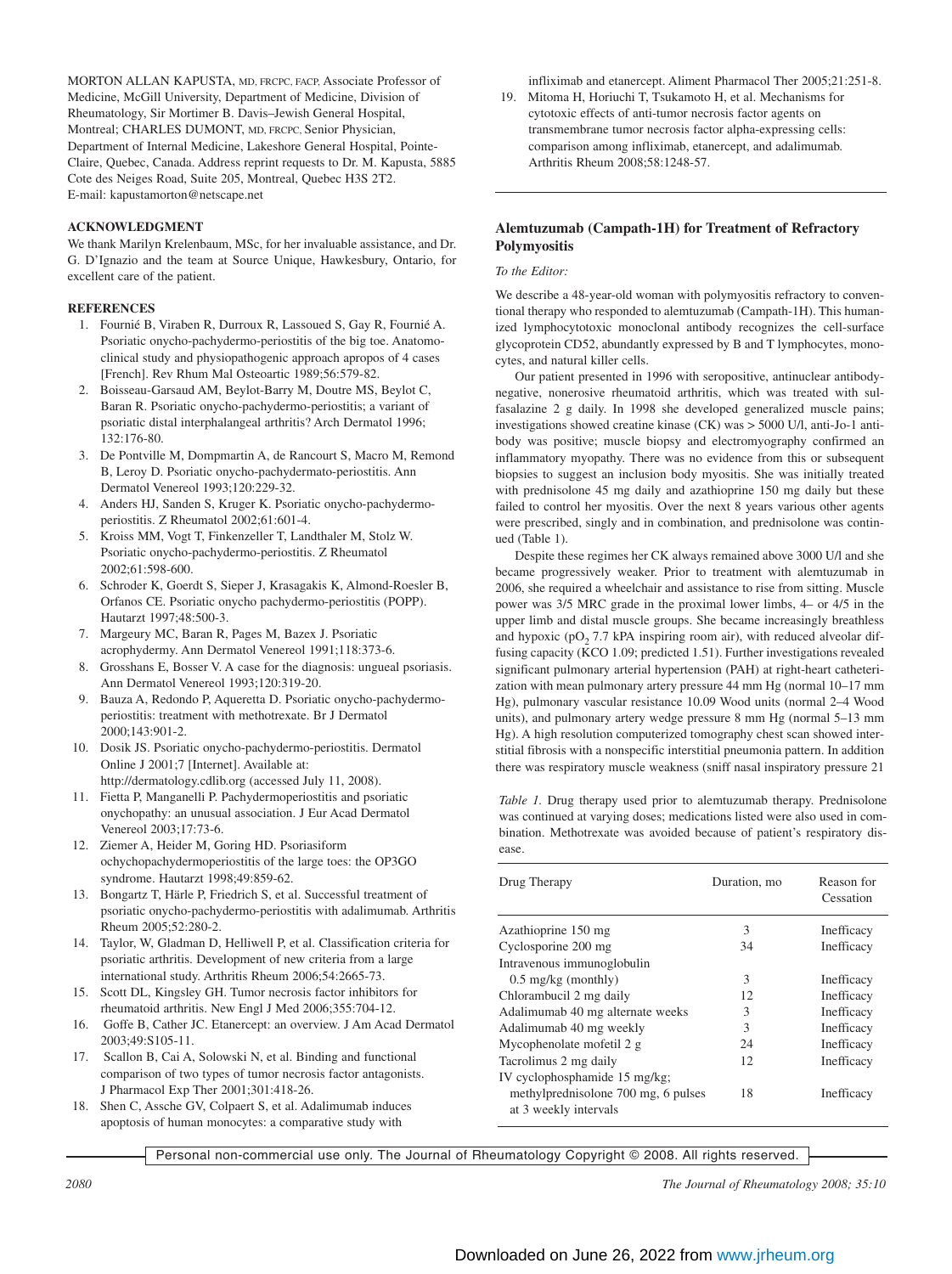

*Figure 1.* Changes in CK, absolute lymphocyte count, and prednisolone dose with time.

mm Hg; predicted 84 mm Hg). The PAH was considered to be out of proportion to her interstitial lung disease and she was given sildenafil, as a targeted pulmonary vasodilator for connective tissue disease-associated PAH.

In March 2006 she received 120 mg alemtuzumab intravenously over 4 days, with glucocorticoid premedication on Day 1. She experienced a "first-dose" reaction consisting of fever, rigors, and bronchospasm, but there were no other adverse effects. Following therapy she received oral cotrimoxazole, acyclovir, and nystatin for 1 month as prophylaxis against infection, and her prednisolone dose was immediately reduced to 10 mg. Her muscle power improved over a few weeks. Functionally she was now able to rise from sitting and walk independently, and there was an increase to 4–/5 MRC grade in the proximal lower limbs, and to 4 or 4+/5 in the upper limb and distal muscle groups on objective assessment. Biochemical and hematological responses are illustrated in Figure 1. A lower respiratory tract infection 3 months after receiving alemtuzumab corresponded with a clinical and biochemical relapse of her myopathy. Mycophenolate mofetil (MMF) was restarted at 1 g bd, and her prednisolone dose was increased again to 20 mg, with subsequent improvement. Unfortunately there was no improvement in respiratory function following Campath-1H and, despite treatment with sildenafil, the patient died in June 2007. The most recent CK prior to her death was 150 U/l (May 2007).

Polymyositis is an idiopathic inflammatory myopathy diagnosed by the combination of proximal muscle weakness, elevated muscle enzymes, and an invasive T cell infiltrate on muscle biopsy, in the absence of features suggestive of inclusion body myositis. There are few randomized, controlled trials to guide decisions on treatment<sup>1</sup>. Conventionally, oral corticosteroids are used initially. Other immunosuppressive drugs are added if there is insufficient response or as steroid-sparing agents. Reports of therapies that are effective in polymyositis refractory to standard treatment are limited to case reports, case series, and uncontrolled studies<sup>2</sup>.

Our patient responded to alemtuzumab when other treatments, includ-

ing cyclophosphamide and IV immunoglobulin, had failed. Autologous stem-cell transplant was considered, but would have been too hazardous due to her cardiorespiratory disease. The appearance of numerous T cells and few B cells on her muscle biopsy led us to use alemtuzumab rather than rituximab. Alemtuzumab is potently lymphocytotoxic for both B cells and T cells and is licensed for the treatment of certain types of chronic lymphocytic leukemia. It has also been used effectively to treat refractory autoimmune and inflammatory diseases including systemic vasculitis $3,4$ , ocular inflammation<sup>5</sup>, multiple sclerosis<sup>6</sup>, and rheumatoid arthritis<sup>7</sup>. After administration to our patient there was a rapid decline in lymphocyte count, matched by a precipitous fall in CK. Both rose transiently at the time of a respiratory infection several weeks later, but notably, CK was subsequently controlled with MMF, which had previously proved ineffective. It also proved possible to reduce her prednisolone dose. Sadly, her pulmonary function did not improve, presumably reflecting irreversible fibrosis in the lung parenchyma and pulmonary arteries.

Our patient had previously refractory polymyositis with lymphocytic infiltrates, and her muscle disease responded rapidly to a single course of treatment with alemtuzumab. A subsequent flare of symptoms was controlled with MMF, a previously ineffective drug. We advocate further investigation of alemtuzumab in this type of setting.

BEN THOMPSON, MRCP, Arthritis Research Campaign Educational Research Fellow, Rheumatology SpR, Musculoskeletal Unit, Newcastleupon-Tyne Hospitals NHS Foundation Trust; PAUL CORRIS, FRCP, Professor of Thoracic Medicine, Institute of Cellular Medicine, Newcastle University; JAMES A.L. MILLER, PhD, MRCP, Consultant Neurologist, Department of Neurology, Newcastle-upon-Tyne Hospitals NHS Foundation Trust; ROBERT G. COOPER, MD, FRCP, Consultant, Honorary Reader in Rheumatology, University of Manchester Rheumatic Diseases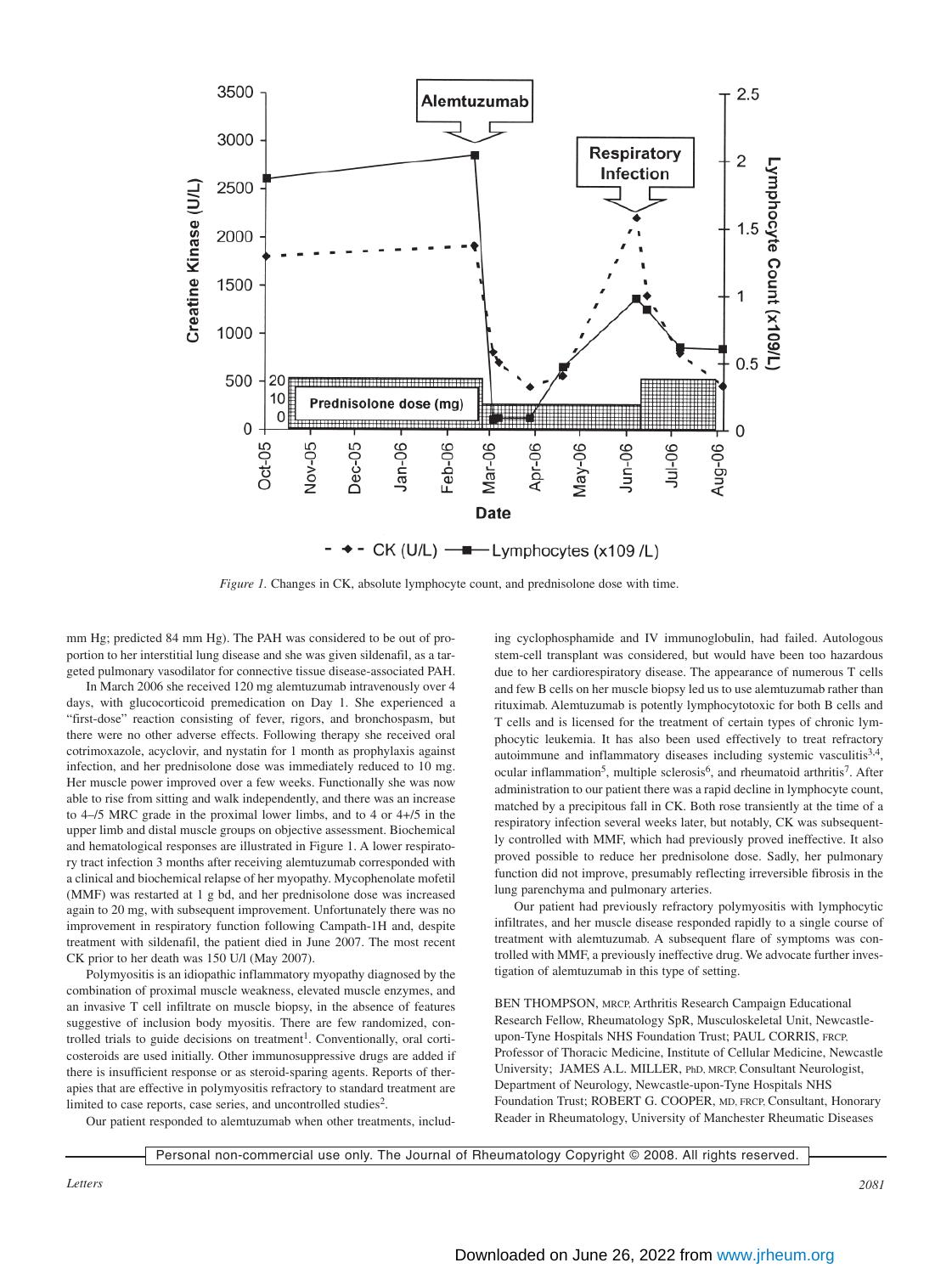Centre, Salford Royal Hospital NHS Trust; JOHN P. HALSEY, FRCP, Consultant Rheumatologist, Department of Rheumatology, University Hospitals of Morecambe Bay NHS Trust; JOHN D. ISAACS, PhD, FRCP, Professor of Clinical Rheumatology, Musculoskeletal Research Group, Institute of Cellular Medicine, Newcastle University. Address reprint requests to Dr. B. Thompson, Musculoskeletal Unit, Level 2, Freeman Hospital, Newcastle-upon-Tyne, NE7 7DN, UK. E-mail: b.thompson@ncl.ac.uk

# **REFERENCES**

- 1. Choy EH, Hoogendijk JE, Lecky B, Winer JB. Immunosuppressant and immunomodulatory treatment for dermatomyositis and polymyositis. Cochrane Database Syst Rev 2005;Issue 3:CD003643.
- 2. Cordeiro AC, Isenberg DA. Treatment of inflammatory myopathies. Postgrad Med J 2006;82:417-24.
- 3. Lockwood CM, Hale G, Waldman H, Jayne DRW. Remission induction in Behcet's disease following lymphocyte depletion by the anti-CD52 antibody Campath-1H. Rheumatology Oxford 2003;42:1539-44.
- 4. Lockwood CM, Thiru S, Stewart S, et al. Treatment of refractory Wegener's granulomatosis with humanized monoclonal antibodies. QJM 1996;89:903-12.
- 5. Dick AD, Meyer P, James T, et al. Campath-1H therapy in ocular inflammatory disease. Br J Ophthalmol 2000;84:107-9.
- 6. Coles AJ, Cox A, Le Page E, et al. The window of therapeutic opportunity in multiple sclerosis. Evidence from monoclonal antibody therapy. J Neurol 2006;253:98-108.
- 7. Isaacs JD, Watts RA, Hazleman BL, et al. Humanised monoclonal antibody therapy for rheumatoid arthritis. Lancet 1992;340:748–52.

# **Early Callus Formation in Human Hip Fracture Treated with Internal Fixation and Teriparatide**

#### *To the Editor:*

Osteoporosis is becoming a serious public health problem in Asian countries. Hip fractures represent the most significant osteoporotic fractures. Except under conditions of extremely poor health status, treatment with surgical intervention and early mobilization remains the gold standard for treating hip fractures. Recently, teriparatide, recombinant parathyroid hormone (PTH 1-34), has been approved for treatment of osteoporosis. We describe an enhanced callus formation phenomenon in a patient with hip fracture who was treated by internal fixation and daily PTH 1-34 injection.

A 62-year-old woman with liver cirrhosis experienced sudden right groin pain when undertaking rehabilitation. Radiographs revealed a basal neck fracture (Figure 1a). The fracture was immobilized with a percutaneous cannulated screw. Due to her severe osteoporotic condition, daily PTH 20 µg injection (Eli Lilly, Indianapolis, IN, USA) with calcium 1500 mg and vitamin D 400 IU supplement were also prescribed. Protected weight-bearing with the use of double crutches was suggested for her postoperative program.

One month after surgery and PTH treatment, an external callus formation was noted around the fracture site (Figure 1b), which became more solid 3 months later (Figure 1c). The fracture line became invisible and the patient was pain-free 6 months postoperatively (Figure 1d). At 1-year followup, she had resumed previous activity (swimming, bicycle riding) without difficulty or pain.

Estrogens, bisphosphonates, and selective estrogen receptor modulators (SERM) are used in treatment of osteoporosis as inhibitors of bone resorption<sup>1</sup>. Cao, *et al* reported that use of antiresorptive agents suppressed callus remodeling in ovariectomized rats2.



*Figure 1.* (a) Preoperation roentgenogram showing complete basal neck fracture. (b) One month after operation, showing callus formation. (c) Three months after operation, the amount and density of callus had increased. (d) Six months after operation, callus was consolidated and the fracture line is scarcely visible.

PTH is a calcium homeostasis regulator<sup>3</sup>. Low extracellular calcium level stimulates PTH secretion, which promotes calcium reabsorption in kidney and bone resorption<sup>4</sup>. Continuous infusion of PTH was reported to cause osteopenia, probably due to greater acceleration of bone resorption than bone formation; whereas intermittent PTH treatment has been shown to increase bone formation and bone mass, leading to improved compressive strength. The mechanisms of the diverse actions of the hormone on bone remain obscure, and may be caused by differences in intracellular signaling mechanisms<sup>5</sup>. Animal studies with intermittent PTH also showed a significant cancellous bone mass increase in ovariectomized models<sup>6</sup>. Skripitz and Aspenberg demonstrated that PTH treatment will increase the amount of new bone formation and implant fixation strength in normal rats7,8.

We describe the first case of enhanced callus formation after daily teriparatide injection in a patient with hip fracture. Based on experience of other hip fractures treated during the same period, it is a reasonable presumption that early callus formation was due to usage of PTH. To our knowledge, enhanced callus formation by PTH in fracture has not been reported before. Intermittent PTH therapy seems to be a promising adjuvant therapy of fracture healing. Randomized controlled clinical trials are required, focused on the effect of different doses or duration of teriparatide treatment.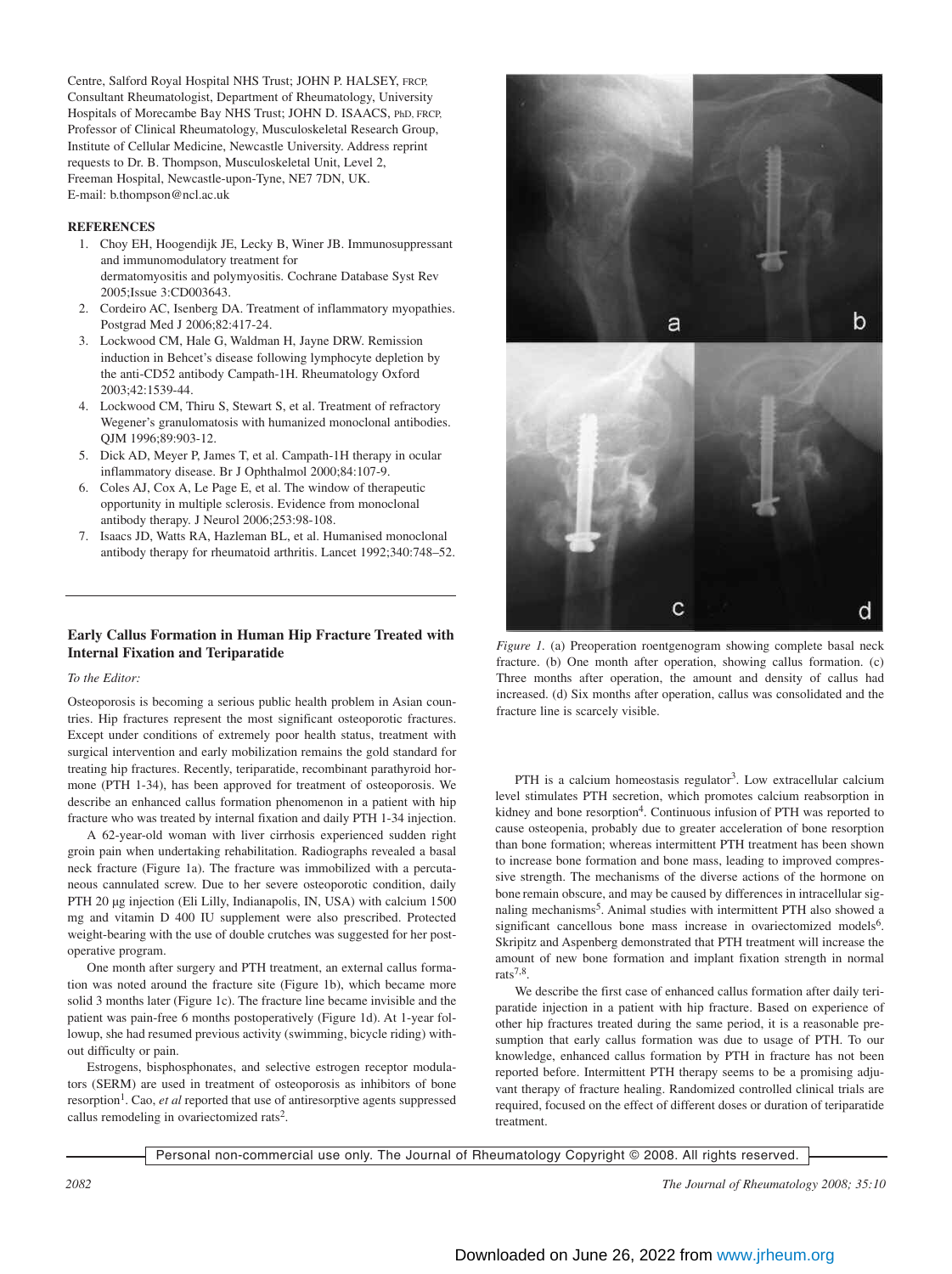CHEN-TUNG YU, MD; JUI-KEI WU, MD, Department of Orthopedics; CHIUNG-CHIUNG CHANG, RN, Department of Nursery; CHIU-LIANG CHEN, MD, Department of Orthopedics, Changhua Christian Hospital, Changhua; JAMES CHENG-CHUNG WEI, MD, PhD, Institute of Medicine, Chung Shan Medical University, Division of Allergy, Immunology and Rheumatology, Chung Shan Medical University Hospital, Taichung, Taiwan. Address reprint requests to Dr. J.C-C. Wei, Division of Allergy, Immunology and Rheumatology, Chung Shan Medical University Hospital, No. 110, Sec. 1, Jianguo N. Rd., South District, Taichung City 40201, Taiwan. E-mail: wei3228@gmail.com

#### **REFERENCES**

- 1. National Institutes of Health Consensus Development Panel on Osteoporosis Prevention, Diagnosis, and Therapy. Osteoporosis prevention, diagnosis, and therapy. JAMA 2001;285:785-95.
- 2. Cao Y, Mori S, Mashiba T, et al. Raloxifene, estrogen, and alendronate affect the processes of fracture repair differently in ovariectomized rats. J Bone Miner Res 2002;17:2237-46.
- 3. Arnaud CD Jr, Tenenhouse AM, Rasmussen H. Parathyroid hormone. Annu Rev Physiol 1967;29:349–72.
- 4. Poole KE, Reeve J. Parathyroid hormone a bone anabolic and catabolic agent. Curr Opin Pharmacol 2005;5:612-7.
- 5. Scutt A, Duvos C, Lauber J, Mayer H. Time-dependent effects of parathyroid hormone and prostaglandin E2 on DNA synthesis by periosteal cells from embryonic chick calvaria. Calcif Tissue Int 1994;55:208-15.
- 6. Alkhiary YM, Gerstenfeld LC, et al: Enhancement of experimental fracture-healing by systemic administration of recombinant human parathyroid hormone (PTH 1-34). J Bone Joint Surg Am 2005;87:731-41.
- 7. Skripitz R, Aspenberg P. Implant fixation enhanced by intermittent treatment with parathyroid hormone. J Bone Joint Surg Br 2001;83:437-40.
- 8. Skripitz R, Aspenberg P. Early effect of parathyroid hormone (1-34) on implant fixation. Clin Orthop Relat Res 2001;392:427-32.

# **Evaluation of a Knee and Shoulder Arthrocentesis Training Program for Primary Care Providers**

*To the Editor:*

Referrals to rheumatologists for rather routine knee and shoulder arthrocenteses are common. Such referrals might be decreased if primary care providers (PCP) were more comfortable doing these procedures. Residents in internal medicine and family practice do have opportunities for procedures during their training but the few reports evaluating the effect of any such training suggest that physicians do not feel confident after residency1,2.

A few evaluations on the influence of arthrocentesis training for residents and hospital staff have suggested that at least in the short term increased confidence was achieved<sup>3-5</sup>. We describe the effects of a series of 5 training programs to PCP on arthrocentesis techniques.

We evaluated effects of a series of free programs conducted at Pri-Med meetings in 5 different cities. Half-hour sessions were provided for 4 trainees at each session by 1 of 5 experienced rheumatologists for each session. In addition to the physician authors, trainers at the 5 sites are listed in the acknowledgment below.

Sessions covered indications for arthrocentesis, contraindications, supplies needed to be prepared, materials to inject, and importance of synovial fluid analysis. We reviewed the anatomy and the joint aspiration procedures in detail, providing hands-on experience with knee and shoulder models (Sawbones®, Pacific Research Laboratories, Vashon, WA, USA).

|         |  |  | <i>Table 1.</i> Average number of knee aspirations or injections per 3-month |  |  |
|---------|--|--|------------------------------------------------------------------------------|--|--|
| period. |  |  |                                                                              |  |  |

|                       | Prior    | After Training |
|-----------------------|----------|----------------|
| More than 11, $n$ (%) | 9(6.9)   | 12(9)          |
| $6-10$ , n $(\%)$     | 11(8.4)  | 23(17)         |
| $1-5$ , n $(\%)$      | 76 (58)  | 81 (62)        |
| $0, n (\%)$           | 35(26.7) | 15(11)         |

*Table 2.* Average number of shoulder aspirations or injections per 3-month period.

| Prior    | After Training |
|----------|----------------|
| 4(3.0)   | 6(4.7)         |
| 8(6.1)   | 21(16)         |
| 60(45.8) | 68 (53)        |
| 59 (45)  | 34(26)         |
|          |                |

Participants also palpated shoulder landmarks on each other. Instructions included both glenohumeral and subacromial bursal procedures with demonstration and practice on both anterior and posterior approaches to the glenohumeral joints. Knee practice included both medial and superolateral retropatellar approaches.

Simple satisfaction questionnaires were completed by all attendees at the conclusion of their half-hour session. A more detailed questionnaire was mailed to all attendees 3 months after their training.

A total of 1969 individuals attended the 5 programs. Family and general practitioners were 38%, internists 24%, nurse practitioners 22%, physician assistants 7%, and others 9%. Seventy-one percent of all people attending had never done joint aspirations or had done none since training.

On the initial satisfaction questionnaire virtually all (99%) reported that they found the training useful. Seven percent, or a total of 131, responded to the more detailed followup questionnaire at 3 months. Of these responders, 96% reported that they felt more comfortable aspirating joints and administering injections.

Respondents at 3 months were much more likely to have done aspirations than the 29% of the whole group. Table 1 shows numbers of reported knee aspirations or injections per 3-month period before and after the training. Table 2 shows similar figures for shoulder procedures. Twenty responders at 3 months, who had done no procedures before, now did knee procedures and 15 did shoulder aspirations or injections.

These results provide the first, although still limited, evidence on the reported effect of training of PCP about joint aspiration and injection. A project with similar models for residents and faculty reported by Jolly, *et al* described only greater comfort with procedures<sup>4</sup>. Vogelgesang, *et al*<sup>3</sup> trained residents with a lecture and practice on a model. Those so trained did better on a quiz and reported more confidence than a control group given only a normal clinic rotation.

In addition to procedures done we asked for comments. A few felt that they still needed a mentor to do the first few actual patients. Most were using the training to give injections rather than for diagnosis. Many wanted instruction about other sites for injections. Others felt that the hectic practice pace left no time for procedures.

There are some limitations made evident by our study. We had only a 7% response rate at 3 months. Information from initial nonresponders to the 3-month survey would be helpful. Comparison with programs with actual use in patients or different models would be important. Despite instruction and handouts on synovial fluid analysis, we did not receive any responses about this helping with diagnosis. We have no information on the